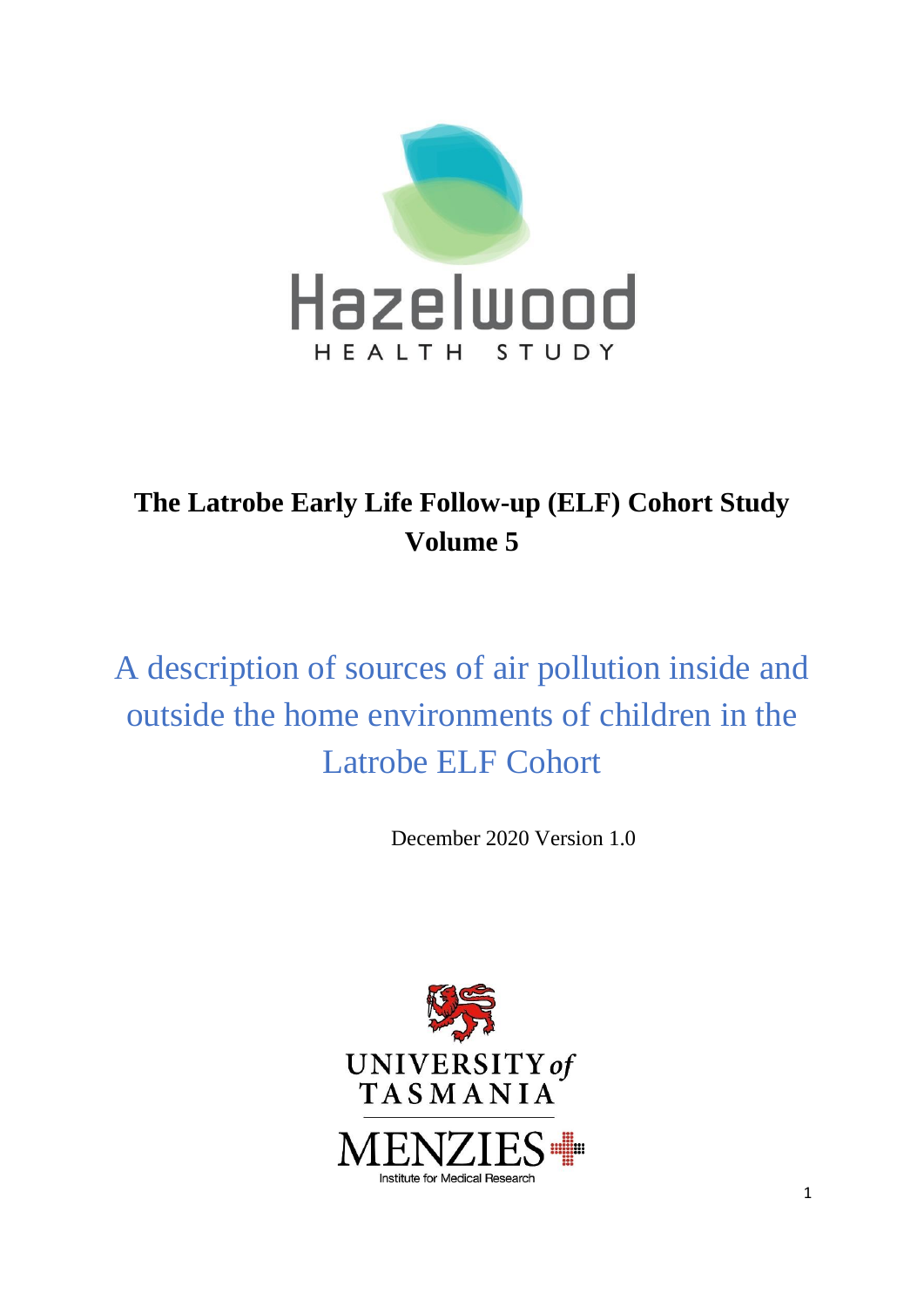# <span id="page-1-0"></span>Authors

Katherine Chappell Shannon Melody Amanda Wheeler Marita Dalton Tierney O'Sullivan Grant Williamson Fay Johnston

# <span id="page-1-1"></span>Acknowledgements

The Latrobe Early Life Follow-up (ELF) Study constitutes the child health and development stream of the Hazelwood Health Study. The Latrobe ELF Study forms part of the wider research program of the Hazelwood Health Study and is run by a multidisciplinary group of researchers and administrative staff from the University of Tasmania, Monash University, the University of Melbourne, the University of Sydney, and CSIRO. We would like to acknowledge all of these staff for their important contributions. This work was funded by the Victorian Department of Health and Human Services. The paper presents the views of the authors and does not represent the views of the Department.

We acknowledge the contribution of all families and community members who have participated in the study. Additionally, we would like to acknowledge the Latrobe City Council, Latrobe Community Health Service, early learning centres and childcare facilities throughout the Latrobe Valley, and Births, Deaths and Marriages Victoria.

#### Caveat

This report presents a preliminary analysis which has not been submitted to independent peer review. Subsequent scientific manuscripts which undergo independent peer review may vary in their findings or interpretation.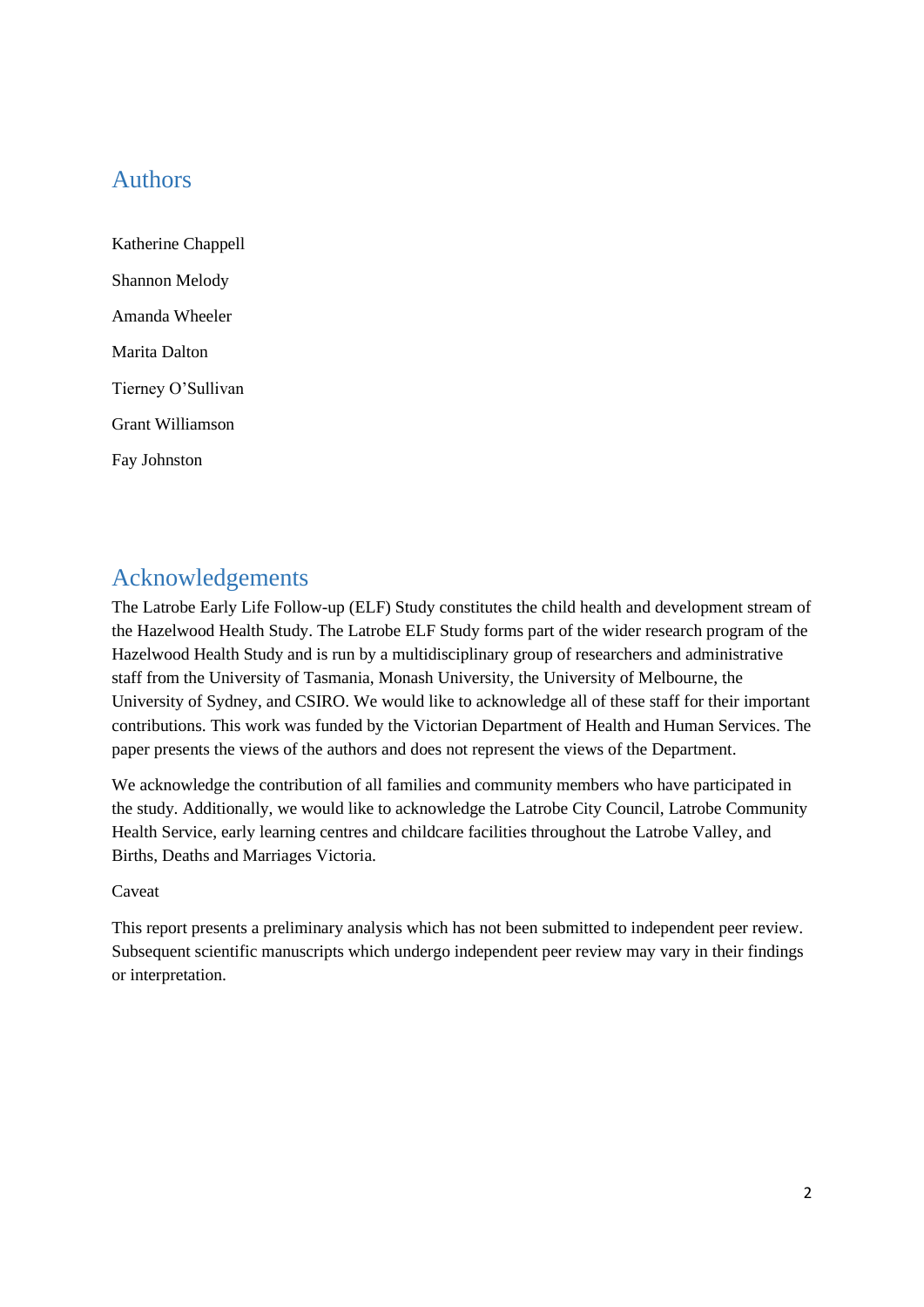# <span id="page-2-0"></span>**Contents**

| (1) Mine fire pollution exposure estimates and the influence of reported travel during the fire period |
|--------------------------------------------------------------------------------------------------------|
|                                                                                                        |
| (3) Exposure to sources of combustion-related air pollution inside participant homes  8                |
|                                                                                                        |
|                                                                                                        |
| (1) Mine fire pollution exposure estimates and the influence of reported travel during the fire period |
|                                                                                                        |
| (3) Exposure to sources of combustion-related air pollution inside participant's homes  9              |
| (4) Housing characteristics that affect how much outdoor air pollution can move indoors  10            |
|                                                                                                        |
| (1) Mine fire pollution exposure estimates and the influence of reported travel during the fire period |
| 3.1.1 Impact of incorporating information about daily location on individual mine fire smoke           |
| 3.1.2 Confidence of participants' recall about their movements during the fire, as reported in the     |
|                                                                                                        |
| (3) Exposure to sources of combustion-related air pollution inside participant's homes  17             |
|                                                                                                        |
|                                                                                                        |
|                                                                                                        |
|                                                                                                        |
| (1) Mine fire pollution exposure estimates and the influence of reported travel during the fire period |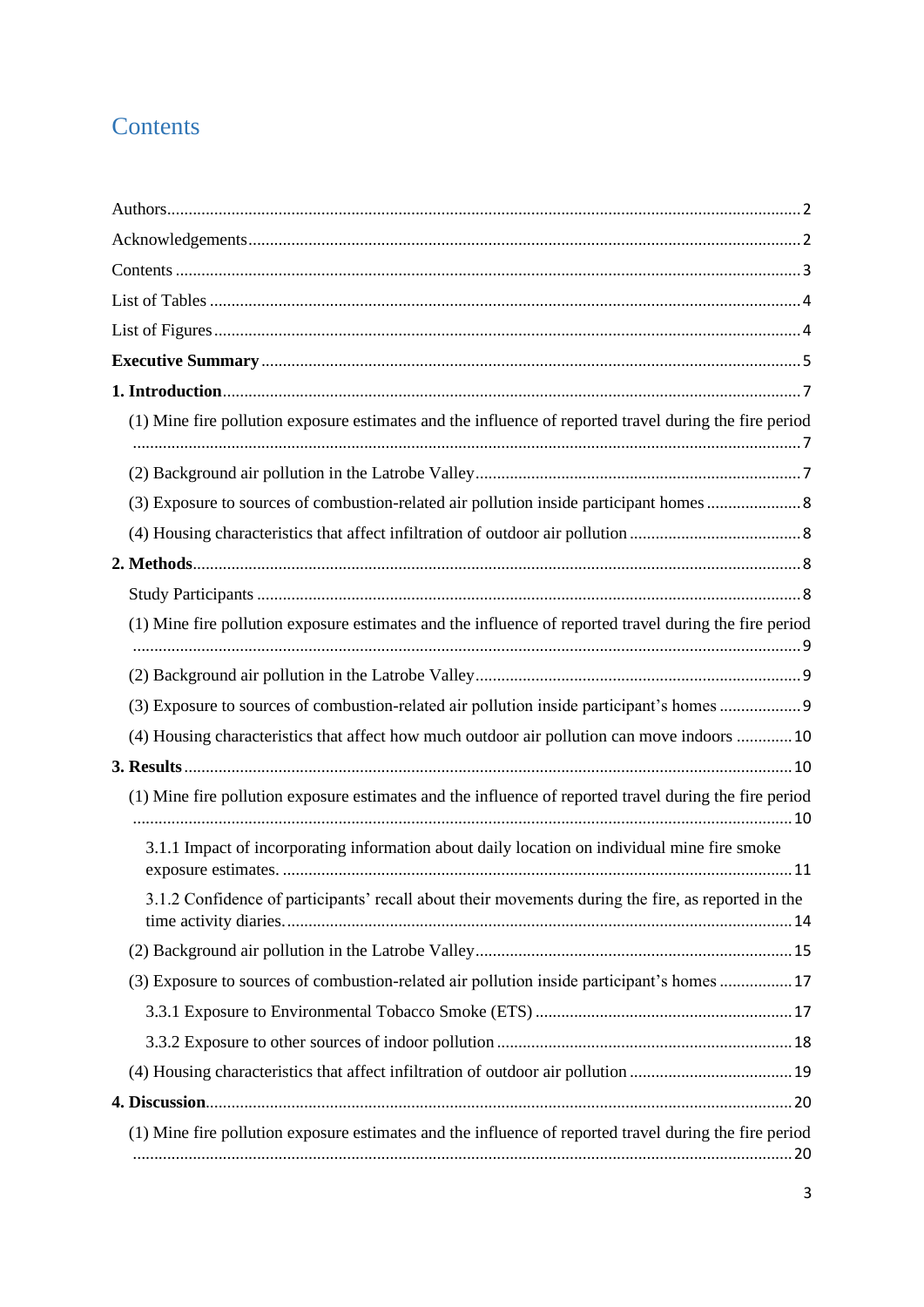| (4) Housing characteristics that affect infiltration and accumulation of outdoor air pollution 22 |  |
|---------------------------------------------------------------------------------------------------|--|
| (3) Exposure to sources of combustion-related air pollution inside participant's homes 21         |  |
|                                                                                                   |  |

# <span id="page-3-0"></span>List of Tables

**Table 1.** Average annual  $NO_2$  (ppb) and  $PM_{2.5}$  ( $\mu$ g/m<sup>3</sup>) in the Latrobe Valley, East Melbourne and [West Melbourne, 2015, from EPA Victoria's air quality monitoring stations.](#page-15-0) ....................................16 **Table 2.** [Number \(%\) of children exposed to mother's cigarette smoking in utero and/or an adult](#page-16-2)  [smoker living in their current house at the time of survey \(any exposure vs none\).](#page-16-2).............................17 **Table 3.** [Number \(Percent\) of children exposed to each source of combustion-related air pollution in](#page-17-1)  [utero and in their first year of life \(any exposure vs none\).](#page-17-1) ..................................................................18 **Table 4.** [Age of house, main house building material, roof type and air conditioner use during the](#page-18-1)  [mine fire period, for the children in the in utero and postnatal mine fire exposure groups \(n=399\).](#page-18-1) ...19

# <span id="page-3-1"></span>List of Figures

| <b>Figure 1.</b> Histograms of ELF participants' mean (a) and maximum (b) daily mine fire smoke                 |  |
|-----------------------------------------------------------------------------------------------------------------|--|
|                                                                                                                 |  |
| <b>Figure 2.</b> Mean (a) and maximum (b) exposure to $PM_{2,5}$ during the fire period by town of residence    |  |
|                                                                                                                 |  |
| <b>Figure 3.</b> Mine fire smoke exposure derived using time activity locations versus home address             |  |
| locations. Points above the 45 <sup>°</sup> line indicate that the individual exposures estimated from the time |  |
| activity data were higher than at the home address. (a) mean and (b) maximum daily exposure                     |  |
|                                                                                                                 |  |
|                                                                                                                 |  |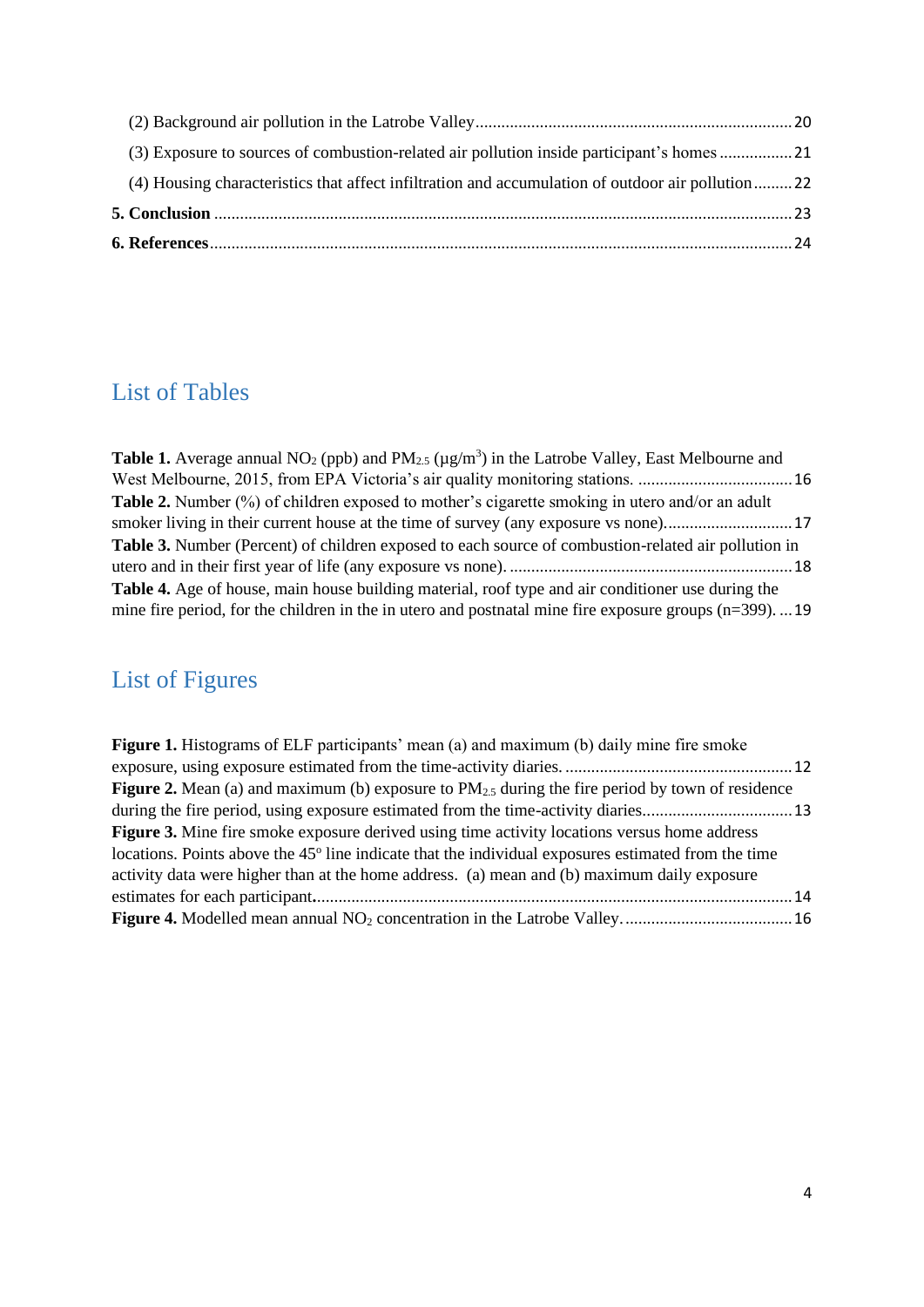## <span id="page-4-0"></span>**Executive Summary**

The Hazelwood Health Study (HHS) was commissioned by the Victorian Department of Health and Human Services in response to the 2014 coal mine fire in the Latrobe Valley, Victoria; a major pollution event that caused significant community concern. The HHS aims to identify any medium- or long-term health impacts among residents of the affected communities, and to inform policy and planning in the event of future similar events. This report is part of The Latrobe Early Life Follow-up (ELF) Study, one stream of the HHS, which is investigating the impact of the mine fire smoke exposure during pregnancy and infancy on perinatal outcomes and the subsequent health and development of children in the Latrobe Valley. The ELF identified cohort comprises 571 children from the Latrobe Valley; approximately a third of whom were exposed to the mine fire smoke as young children (aged between birth and two years), a third exposed to the mine fire smoke *in utero*, and a third not exposed to the mine fire smoke (conceived in the year after the fire).

Previous ELF reports have described perinatal and early child health outcomes in association with exposure to fine particulate matter  $(PM_{2.5})$  from the coal mine fire. This fifth report aims to provide context for understanding the exposure of participants to the mine fire smoke by describing the distribution of common airborne environmental hazards among the cohort including:

- (1) The differences between mine fire related  $PM_{2.5}$  exposure estimates for ELF participants estimated using two different approaches:
	- $PM_{2.5}$  concentrations assigned to the child's residential address during the fire,
	- $PM_{2.5}$  concentrations calculated for the child based on detailed daily diaries of day and night locations throughout the fire period.
- (2) Available data about the magnitude and spatial variation of background  $PM_{2.5}$  and nitrogen dioxide  $(NO<sub>2</sub>)$  in the Latrobe Valley during the study period

(3) Participants' residential history, housing characteristics, exposure to environmental tobacco smoke, and other important sources of combustion-related air pollutants in the homes.

As described in previous reports, mine fire smoke emissions were greatest in the early days of the fire and reduced significantly in the later weeks. Exposure to smoke emissions was not experienced equally by all residents of the Latrobe Valley. Residents of Morwell and Traralgon and some smaller populated areas such as Driffield and Hazelwood were exposed to the greatest concentrations of smoke, due to both proximity to the fire and the prevailing wind direction. Participants in the Latrobe ELF study came from all parts of the Latrobe Valley and there was a large gradient of exposure to smoke from the mine fire within the cohort influenced by their town of residence and individual movements during the fire period.

When accounting for travel within the Latrobe Valley during the fire period, exposure to extreme peaks in  $PM_{2.5}$  pollution during the fire was lower than what would be expected based on primary residential address alone but mean overall exposure during the fire period was largely unaffected by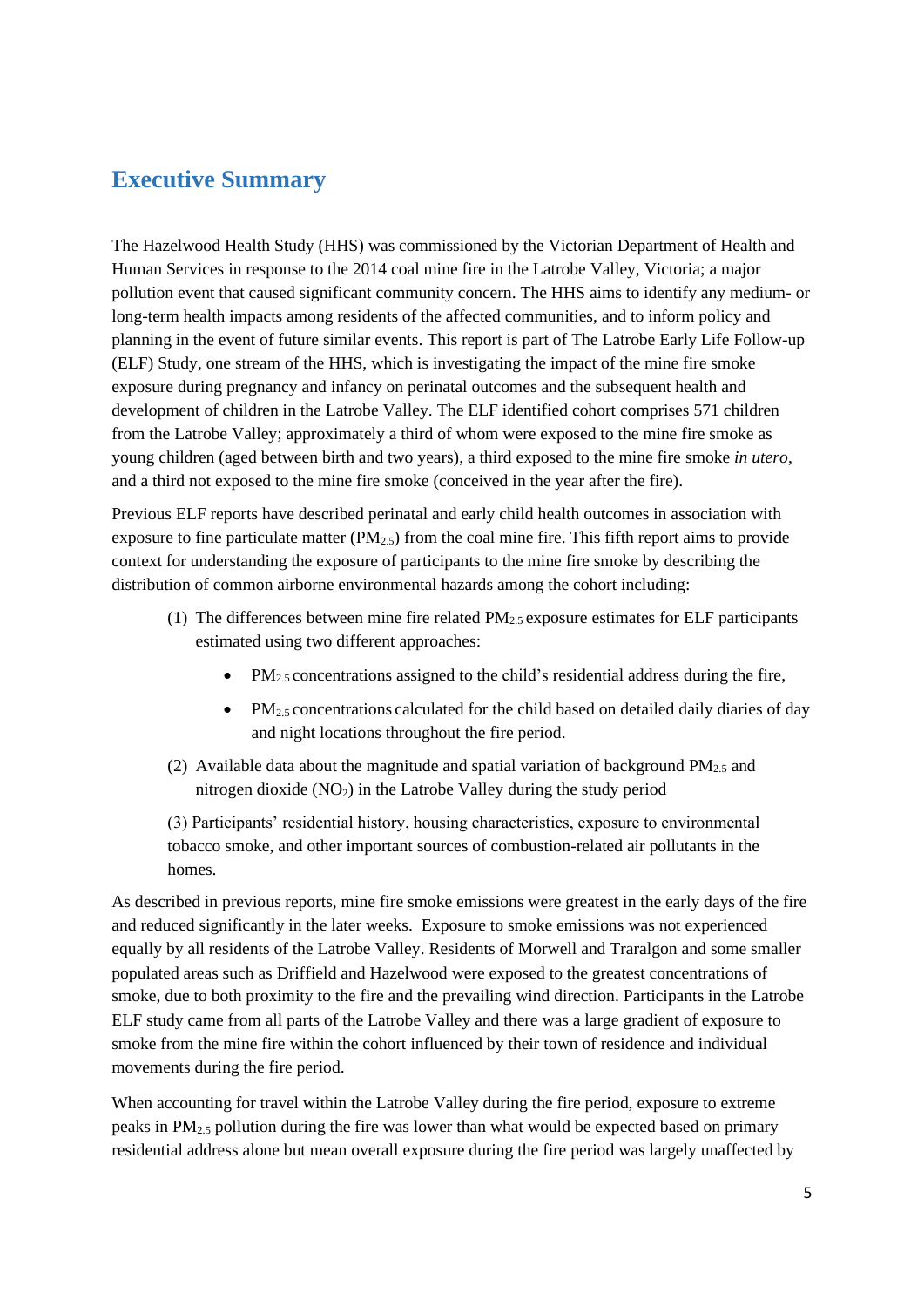individual travel status. This suggests that while participants were able to manage their activities to reduce their exposure to the periods of worst air quality, this did not influence the overall average exposure to air pollution from the fire throughout the entire fire period.

Background  $PM_{2.5}$  in the Latrobe Valley, from sources other than the mine fire (e.g. traffic and industrial emissions), was found to be typical of exposures measured in similar geographic areas across Australia, and well below the national air quality standard of  $25\mu\text{g/m}^3$  (annual average PM<sub>2.5</sub>) was 6.7  $\mu$ g/m<sup>3</sup> in the Latrobe Valley, 7.6  $\mu$ g/m<sup>3</sup> in East Melbourne and 6.9  $\mu$ g/m<sup>3</sup> in West Melbourne). Background nitrogen dioxide  $(NO<sub>2</sub>)$  concentrations were similarly below the national standard of 30 parts per billion (ppb) and lower than the average values for Melbourne (annual average  $NO<sub>2</sub>$  was 6.0 ppb in the Latrobe Valley, and 10.0 ppb in East and West Melbourne).

Regarding sources of indoor air pollution, around 30% (n=168) of ELF participants had been exposed to environmental tobacco smoke either *in utero* and/or in early childhood. Around 35% had lived in a home with un-flued gas heating (n=216 *in utero*, 199 in early childhood), and 75% of the children had lived in a home with a gas cooktop (n=440 *in utero*, 426 in early childhood). Approximately 50% of households regularly used candles, incense, or BBQs (n=264 *in utero*, 255 in early childhood), also known to be important sources of exposure to combustion-related air pollutants. Air conditioning was used in almost half the ELF children's homes during the fire period, which may have reduced their exposure indoors to infiltrated mine fire smoke.

In summary, the exposures of some of the participants in the ELF study to the mine fire smoke were extremely high, and day to day travel patterns influenced peak but not average exposure to the mine fire smoke. Concentrations of other outdoor air pollutants (such as emissions from traffic and industrial activities) were, on average, similar to or lower than other parts of Victoria including the capital city of Melbourne, while exposure to indoor sources of air pollution (such as second hand tobacco smoke and un-flued gas heaters) was higher than for Victorians overall.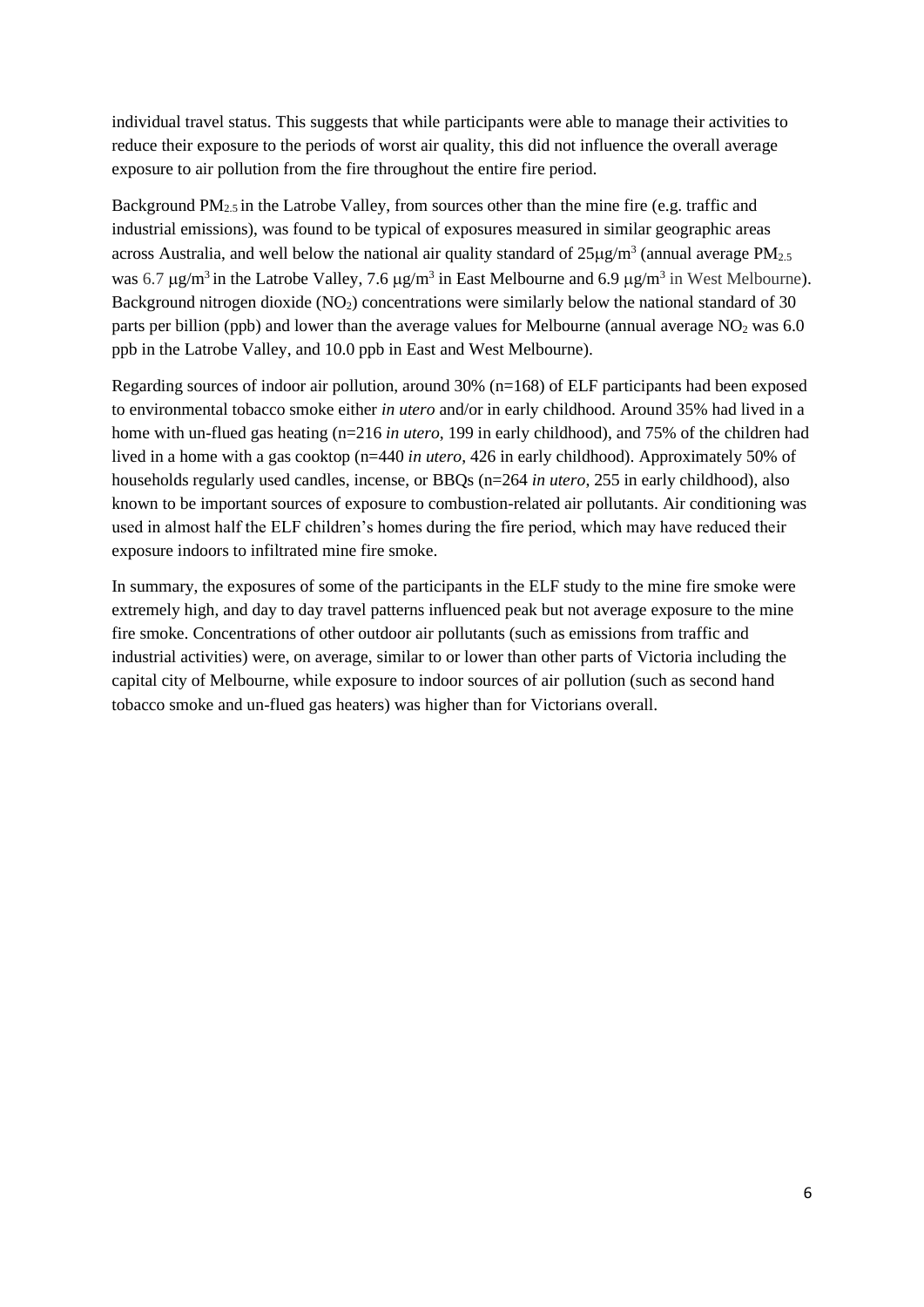# <span id="page-6-0"></span>**1. Introduction**

The 2014 Hazelwood coal mine fire in the Latrobe Valley, Victoria, was a major pollution event that caused significant community concern. In response, the Victorian Department of Health and Human Services commissioned the Hazelwood Health Study (HHS), which aims to identify any medium- or long-term health impacts among residents of the affected communities, and to inform policy and planning in the event of future similar events. This report is part of The Latrobe Early Life Follow-up (ELF) Study, one research stream of the broader HHS, which is investigating the impact of the mine fire smoke exposure during pregnancy and infancy on perinatal outcomes and the subsequent health and development of children in the Latrobe Valley.

Previous reports [1-4] from the Latrobe ELF Study have investigated perinatal and early childhood health outcomes in association with exposure to fine particulate matter  $(PM_{2.5})$  emissions from the Hazelwood coal mine fire. This report provides a more detailed description of the variation in mine fire related smoke exposure between children living in different areas in the Latrobe Valley, including an analysis of how much the children's smoke exposure was affected by day to day travel during the fire period. In addition, it summarises other sources of air pollution, both indoor and outdoor, to which the ELF children were exposed throughout their lives, as reported by the children's parents in the baseline survey. Some of these results, particularly the exposure estimates for mine fire related particulate air pollution, have already been reported in previous papers focusing on health outcomes. The purpose of this report is to summarise all available exposure information in one place and to provide further context for interpreting previous and future results of the study. The report is in four sections as described below.

### <span id="page-6-1"></span>(1) Mine fire pollution exposure estimates and the influence of reported travel during the fire period

The accurate measurement of individual exposures to air pollution events is a challenge in epidemiological studies. Variation in participants' individual daily activities and time spent within the pollution plume created a high degree of variability in individual exposure estimates. Residential address is the simplest location to measure or model air pollution exposure, and this is often used in air pollution health studies [5]. However, because the spatial variability of the smoke was so extreme during the Hazelwood coal mine fire, daily travel for education, work, or to escape extreme air pollution might have a large influence on overall individual exposure [6-8]. For this reason, the exposure estimates used in most of the ELF studies to date have taken into account the recalled daily travel made by the participants, using individual time activity diaries to assign real-time location data to each participant. This location data was then mapped to detailed spatiotemporal pollution data, providing a more accurate exposure estimate and reducing the risk of misclassification [9, 10]. In this report we compare the results of air pollution assignment based on place of usual residence with estimates which accounted for travel patterns during the pollution episode.

### <span id="page-6-2"></span>(2) Background air pollution in the Latrobe Valley

Ambient (background) air pollution is ubiquitous as a result of road traffic, power generation, wood and oil heater use, and other human activities. Ambient air pollution consists of a range of pollutants, including coarse and fine particulate matter ( $PM_{10}$  and  $PM_{2.5}$ ), nitrogen dioxide (NO<sub>2</sub>), carbon monoxide (CO), ozone  $(O_3)$  and sulphur dioxide (SO<sub>2</sub>). High concentrations of ambient air pollution are associated with a range of health problems in children, from preterm birth and low birthweight to impaired lung development, asthma exacerbation and increased respiratory symptoms [11-15].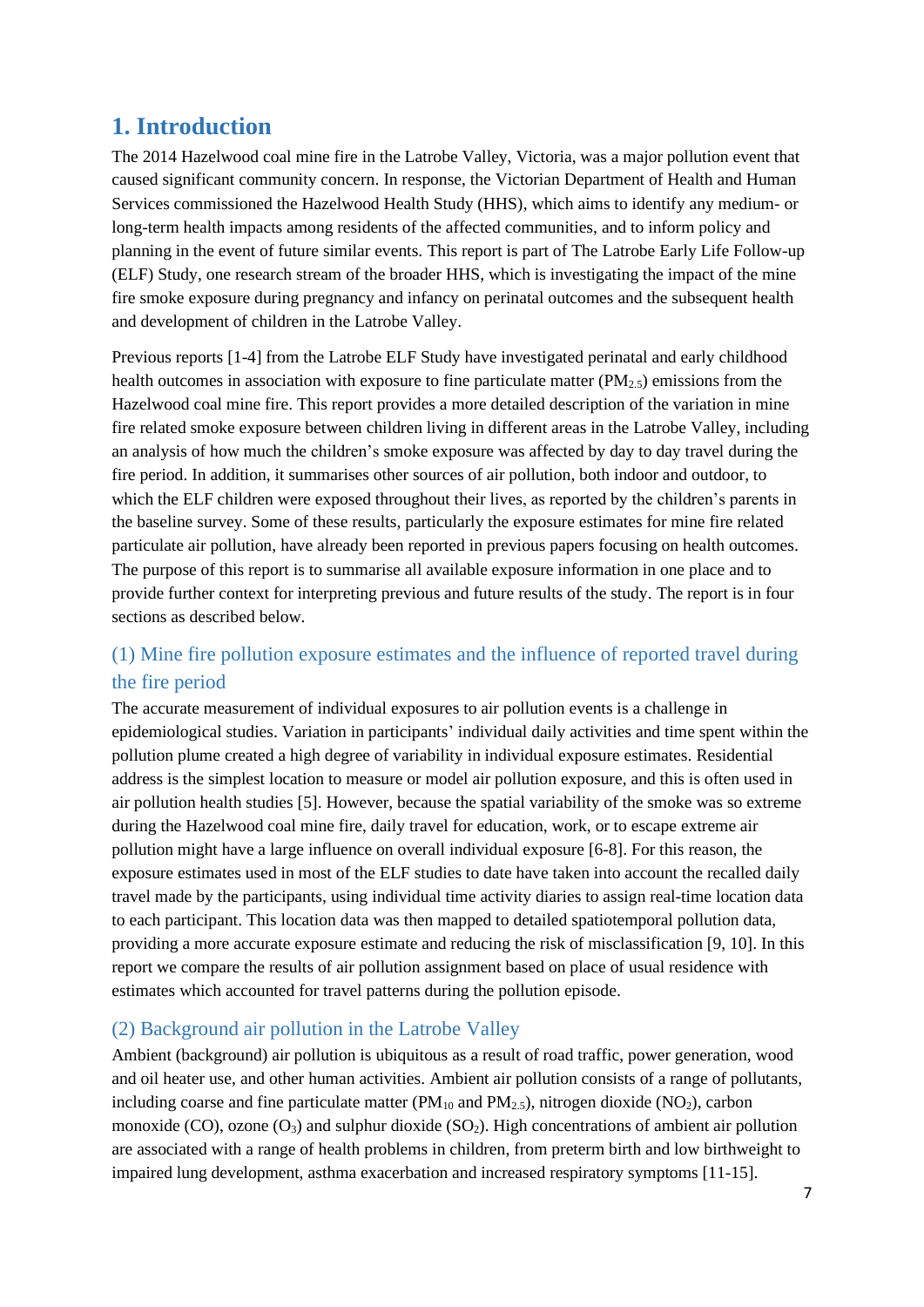Studies of the effects of specific pollutants have shown that  $NO<sub>2</sub>$  and  $PM<sub>2.5</sub>$  particularly impact children's health  $[16]$ . NO<sub>2</sub> is a marker of traffic and other combustion-derived pollution (e.g. industry, airports)  $[17]$ , and  $PM_{2.5}$  is also a result of combustion sources, mostly domestic wood burning in winter, planned burns in autumn and wildfires in summer. Understanding the exposure of the ELF children to these chronic sources of air pollution is important, as it provides a context for their exposure to smoke from the Hazelwood mine fire, enabling associations with this medium-term pollution episode to be distinguished from the influence of long-term background air pollution.

#### <span id="page-7-0"></span>(3) Exposure to sources of combustion-related air pollution inside participant homes

Because people spend up to 90% of their time indoors, depending on social, seasonal and local environmental factors, it is important to understand sources of indoor air pollutants [18-21]. Indoor air pollution is a combination of outdoor pollution that has moved indoors, and pollution that is emitted from indoor sources. Indoor sources of air pollution include tobacco smoke, gas or wood heating, cooking, burning of candles or incense, and emissions from outdoor barbeques or attached garages [20, 22]. We focus on combustion-related indoor air pollution because these exposures are common and have known health effects. For example exposure of children to second hand tobacco smoke decreases lung growth and increases rates of respiratory tract infections, otitis media, and childhood asthma [23, 24]. Household gas heating and gas cooking also has a clear association with respiratory symptoms in children, especially when gas is used without a flue or extraction fan [20, 25-27].

#### <span id="page-7-1"></span>(4) Housing characteristics that affect infiltration of outdoor air pollution

Housing characteristics such as the age of the building and the materials from which it was constructed affect the infiltration of outdoor pollution, that is, how much outdoor air pollution can move indoors. Older buildings generally allow more infiltration [28-30]. Infiltration is also influenced by human activities. For example, opening doors and windows negatively affects the indoor air quality when outdoor pollutant levels are higher than indoor pollutant levels. The use of air conditioners, in contrast, can recirculate the indoor air and filter the air, reducing the concentration of indoor pollutants [31].

### <span id="page-7-2"></span>**2. Methods**

#### <span id="page-7-3"></span>Study Participants

The identified cohort of the Latrobe ELF Study consists of 571 children who were born between 1 March 2012 and 31 December 2015. The children were recruited from across the Latrobe Valley, Victoria, and were exposed to a gradient of smoke from the 2014 Hazelwood mine fire at different developmental periods: 198 of the children were *in utero* during the mine fire, 203 children were under the age of 2 years during the mine fire, and 170 children were conceived after the mine fire and therefore not exposed to the mine fire smoke [32]. The children's parents or carers completed a comprehensive baseline survey in 2016, detailing demographic, health, smoke exposure and housing characteristics [3]. The baseline survey is the main source of data used for this report. Of the 571 children in the ELF identified cohort, only 566 were included in these analyses (99% of the cohort). The parents of the other five children did not complete the survey sections relevant to their housing characteristics and travel during the fire period.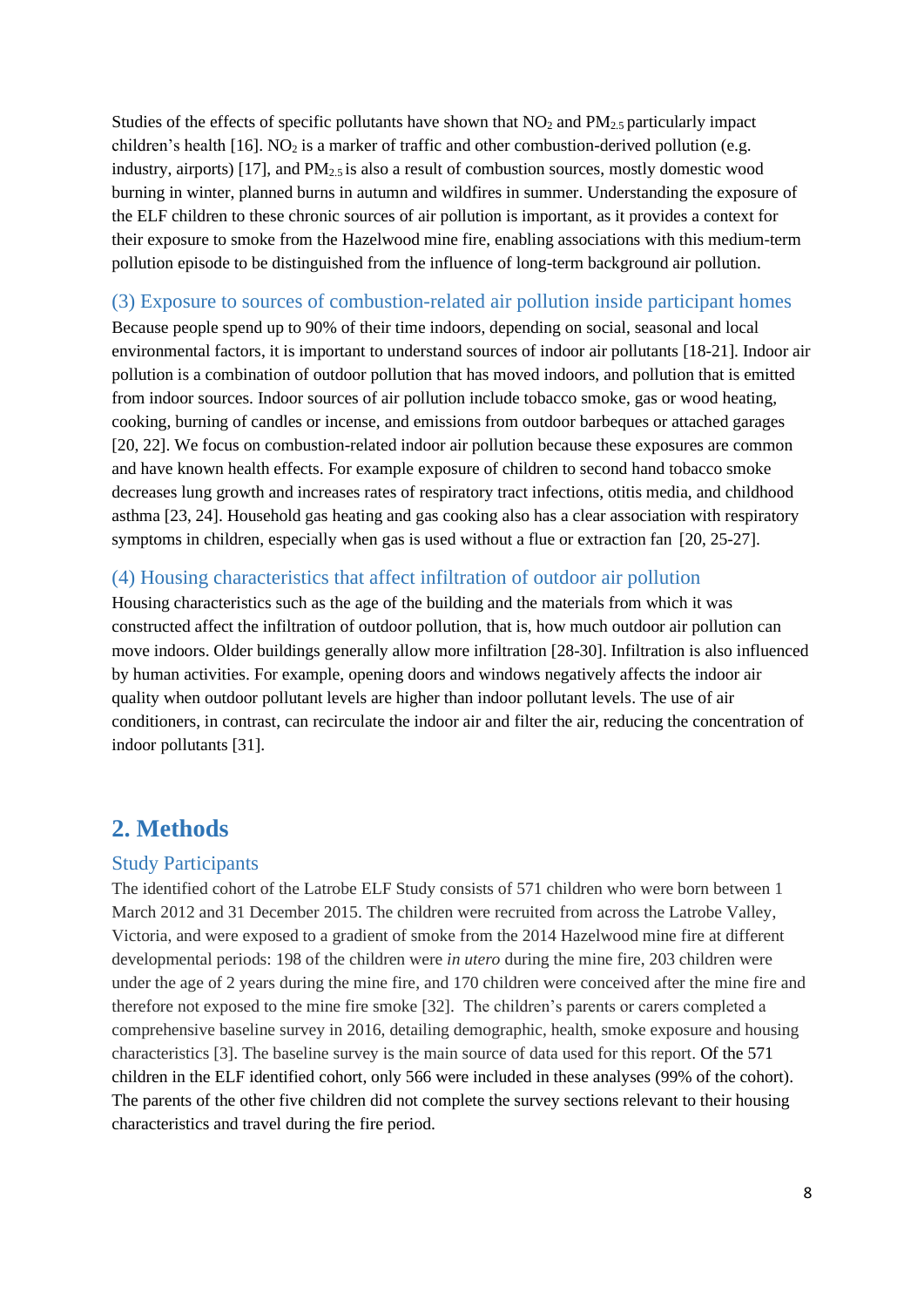### <span id="page-8-0"></span>(1) Mine fire pollution exposure estimates and the influence of reported travel during the fire period

Estimation of individual exposure to the mine fire-related  $PM_{2.5}$  has been described in detail in other reports [1, 2]. In brief, we combined the spatially resolved output of a pollution dispersion and atmospheric transport model at 12-hourly time steps with the information about the corresponding day and night location of participants reported in the baseline survey of participants [33, 34]. We used these data to calculate the mean and the maximum exposures for each participant during the fire period. We also evaluated participants' confidence in their recall of their travel during the fire period. We further calculated participants' exposure based on the simpler approach using the primary residential address without adjustment for reported travel during the fire period.

Exposures calculated using the time activity diaries were analysed to describe patterns in participants' movements during the fire period. We calculated the difference between exposure estimates based on residential exposures and those based on the travel data. A positive difference indicated that the time activity exposure estimate was higher than the residential exposure estimate, while a negative difference indicated the opposite. Confidence of participants in their recall of travel during the fire was reported on a continuous scale from 'not at all confident' to 'very confident'. We used logistic regression modelling to see if there was an association between exposures based on the changes from using residential locations to time activity exposures, and participants' confidence in their diary reports.

#### <span id="page-8-1"></span>(2) Background air pollution in the Latrobe Valley

This section summarises background air quality in the region by reporting  $PM_{2.5}$  and  $NO_2$  data for the Latrobe Valley in 2015, which was a typical year for air quality in the region in the absence of a major pollution event such as the 2014 coal mine fire. Daily and annual  $PM_{2.5}$  and  $NO<sub>2</sub>$  data were available from the Environment Protection Authority (EPA)'s monitoring stations in the Latrobe Valley. Additional data was available from national satellite-based models that have been developed to predict the spatial distribution of  $NO_2$  and  $PM_{2.5}$  across Australia at a fine scale (the census meshblock level) using land use regression modelling [17, 35, 36]. Land-use regression (LUR) is a technique that can improve the accuracy of air pollution exposure assessment in epidemiological studies. The model used to predict  $NO<sub>2</sub>$  was developed for all of Australia by using satellite observations of tropospheric NO<sup>2</sup> columns combined with other predictor variables such as traffic data and industrial emissions. We used the EPA data to compare air quality in the Latrobe Valley with Victoria as a whole and the city Melbourne in particular [17, 36], and the modelled LUR data to estimate individual exposures to  $NO<sub>2</sub>$  and  $PM<sub>2.5</sub>$  using the ELF participants' residential addresses within the Latrobe Valley.

#### <span id="page-8-2"></span>(3) Exposure to sources of combustion-related air pollution inside participant's homes

We collected information in the baseline survey on sources of indoor air pollution that might affect children's health. These included the presence of an adult smoker in the household, the use of gas or open wood heating, type of cooking fuel, the use of BBQs, incense and candles, and whether the home had an attached garage. This information was recorded for all houses the child or their pregnant mother had lived in between the start of pregnancy and the date of the survey. The children were aged between 6 months and 3 years at the date of survey.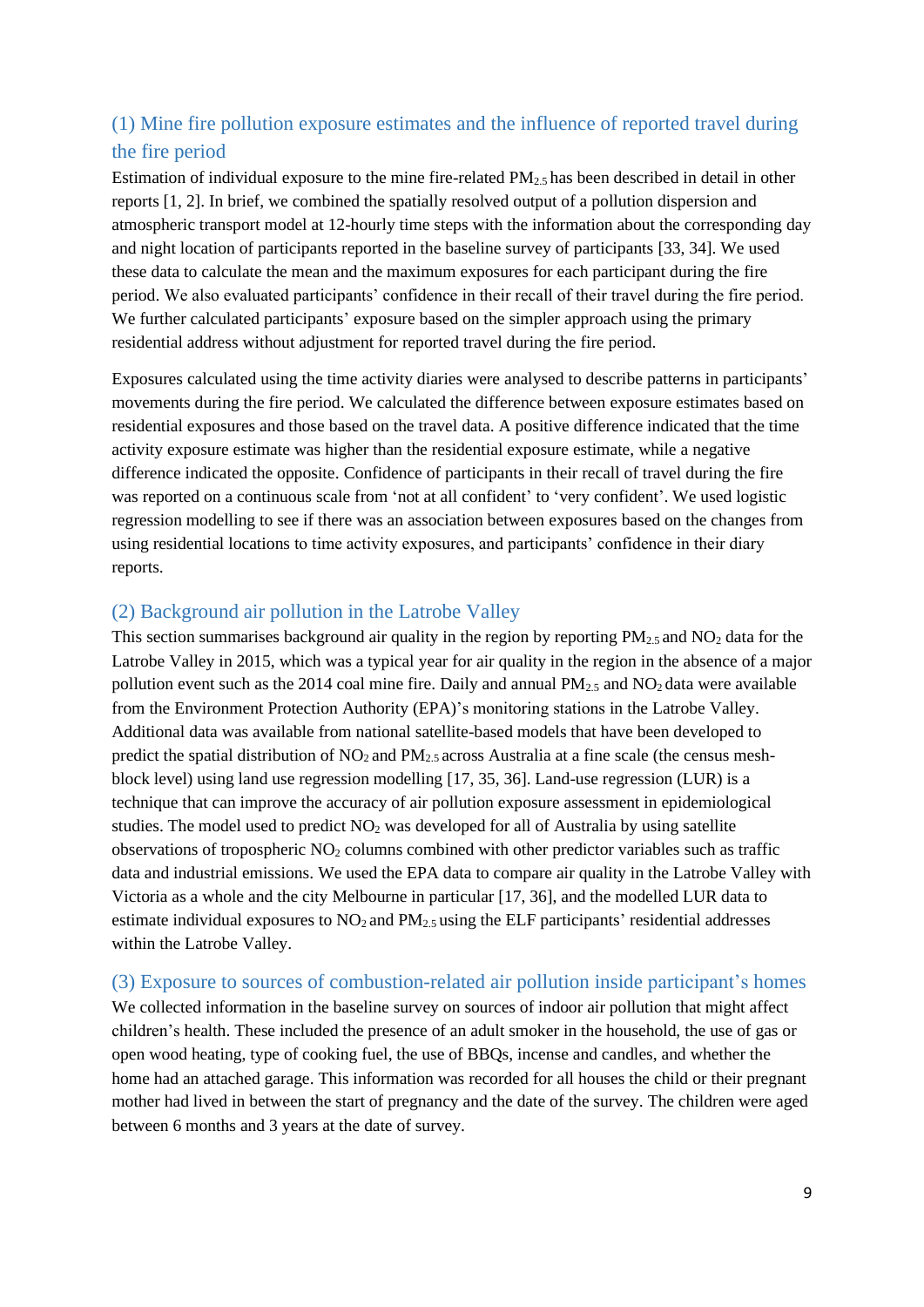To provide a meaningful comparison between children of different ages, we have only presented information about exposures in the houses the child lived in during pregnancy and during their first year of life. An exception to this is for tobacco smoking: Participants were asked to report any tobacco smoking by the child's mother while pregnant and by the mother or other adults inside each of the child's previous homes or in the car, including during pregnancy. For the child's current house only, the survey asked about the presence of an adult smoker in the household and whether they usually smoked inside or outside the home. We report the information on current smoking, noting that children were different ages at the time of survey.

### <span id="page-9-0"></span>(4) Housing characteristics that affect how much outdoor air pollution can move indoors

We collected information about the factors that could influence the child's exposure to the mine fire emissions, such as the age of the building the child lived in during the fire period, the materials from which it was built, and frequency of air conditioner use. The same factors may also influence how easily background air pollution moves indoors. These factors were recorded for all houses the child or their pregnant mother had lived in between the start of pregnancy and the date of survey.

All statistical analyses were conducted in the statistical software program R (version 3.4.0) [37].

The ELF study was approved by the Tasmanian Health and Medical Human Research Ethics Committee (reference H14875). Additional approval was received from the Human Research Ethics Committees of Monash University, Monash Health, the University of Melbourne, the University of Sydney and Edith Cowan University.

### <span id="page-9-1"></span>**3. Results**

### <span id="page-9-2"></span>(1) Mine fire pollution exposure estimates and the influence of reported travel during the fire period

The following section on mine fire pollution exposure only includes the 399 children who were young children or *in utero* at the time of the mine fire, not the 167 who were conceived after the fire period and therefore had no exposure to the mine fire smoke.

The following mean and maximum daily mine fire smoke exposures were averaged over the six-week fire period and take into account daily movements within and beyond the smoke-affected area, as recorded in the participants' time activity diaries. Averaged mean daily mine fire smoke exposure over the fire period was estimated to be 8.4  $\mu$ g/m<sup>3</sup> (range 0.0 to 52.9  $\mu$ g/m<sup>3</sup>), and averaged maximum daily mine fire smoke exposure was estimated to be  $147.7 \text{ µg/m}^3$  (range 0.0 to 991.3  $\mu$ g/m<sup>3</sup>). Mean and maximum mine fire smoke exposure values were highly correlated (Spearman's r=0.92). Participants living in Morwell had higher mean and maximum exposures than those living further from the mine fire (averaged mean exposure was 16.1  $\mu$ g/m<sup>3</sup> in Morwell and 2.8  $\mu$ g/m<sup>3</sup> elsewhere (p<0.001), averaged maximum exposures were 238.0 in Morwell and 81.6  $\mu$ g/m<sup>3</sup> elsewhere, p<0.001) (Figures 1 and 2).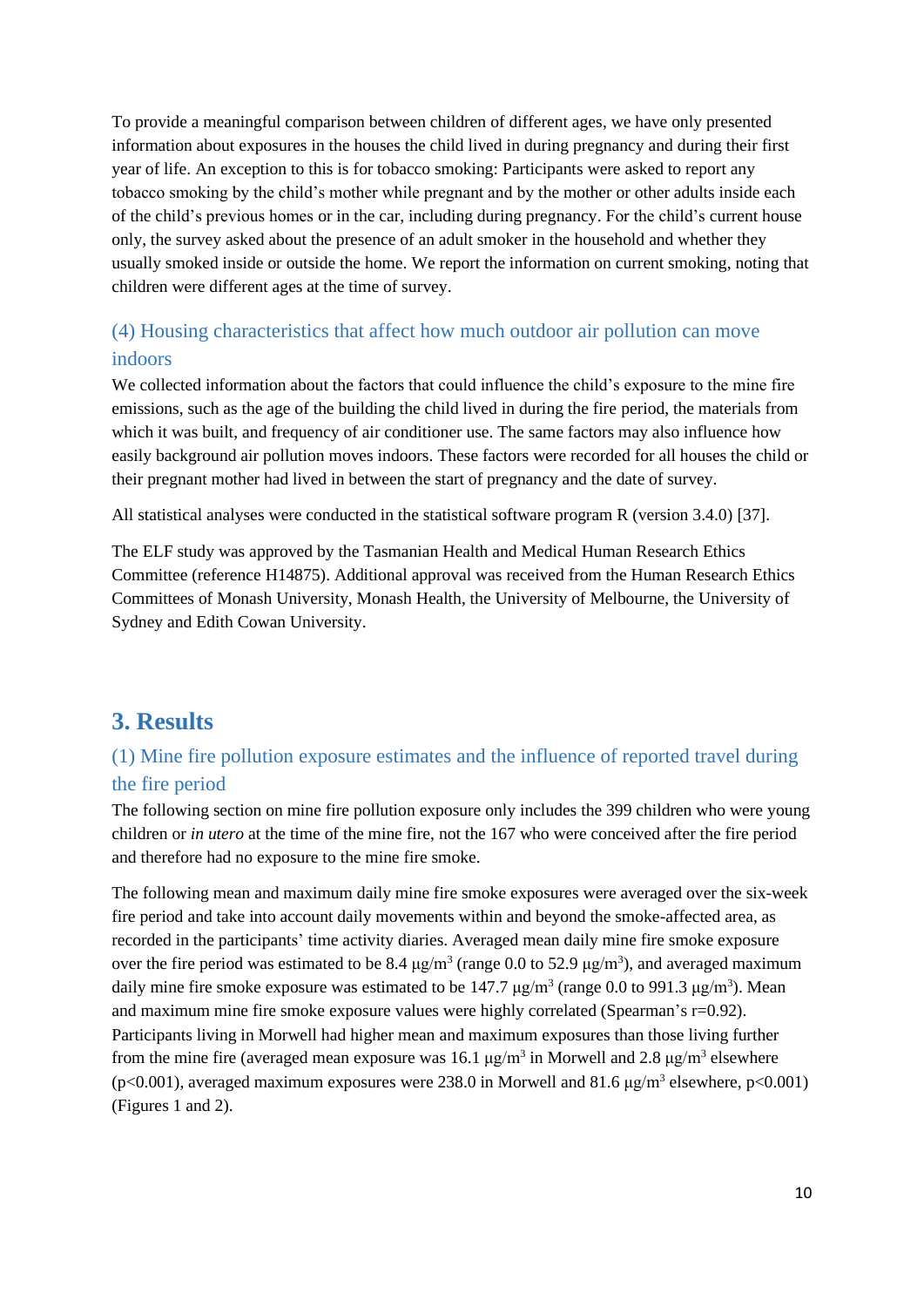### <span id="page-10-0"></span>3.1.1 Impact of incorporating information about daily location on individual mine fire smoke exposure estimates.

The relationship between exposure estimates derived using the individual time activity data compared to those using residential address is shown in Figure 3.

The average difference between each individual's mean exposure based on their daily locations during the fire and their corresponding mean exposure based on residential address was  $-0.6 \mu g/m<sup>3</sup>$ .

In contrast, ninety-four percent of the maximum exposure estimates derived using daily location data were lower than the corresponding maximum exposure estimates derived using residential address, with a mean difference of  $-102 \mu g/m^3$ .

While most residents of Morwell were exposed to greater concentrations of both mean and maximum mine fire smoke than residents of surrounding towns, a small group of approximately nine residents from Traralgon had much higher exposures when using their time activity data than when using their home address exposures, likely reflecting daily travel to higher exposure areas than their home address for activities such as work (for pregnant women) or childcare.

These results suggest that while some participants were successfully able to reduce their exposure to peak concentrations of air pollution from the mine fire, this did not result in a reduction in their overall mean exposure.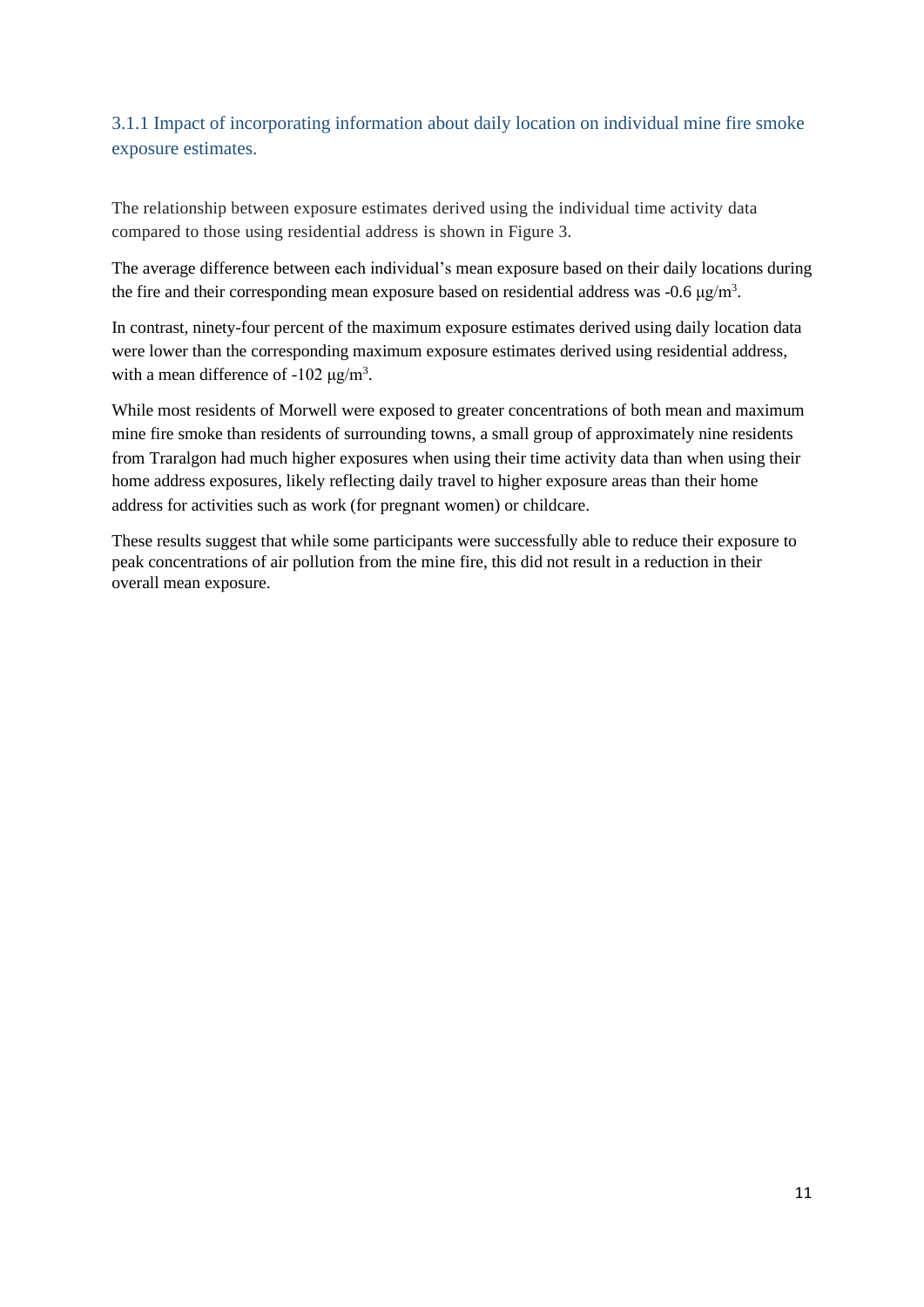<span id="page-11-0"></span>**Figure 1.** Histograms of ELF participants' mean (a) and maximum (b) daily mine fire smoke exposure, using exposure estimated from the time-activity diaries.











Maximum daily mine fire smoke exposure (µg/m3)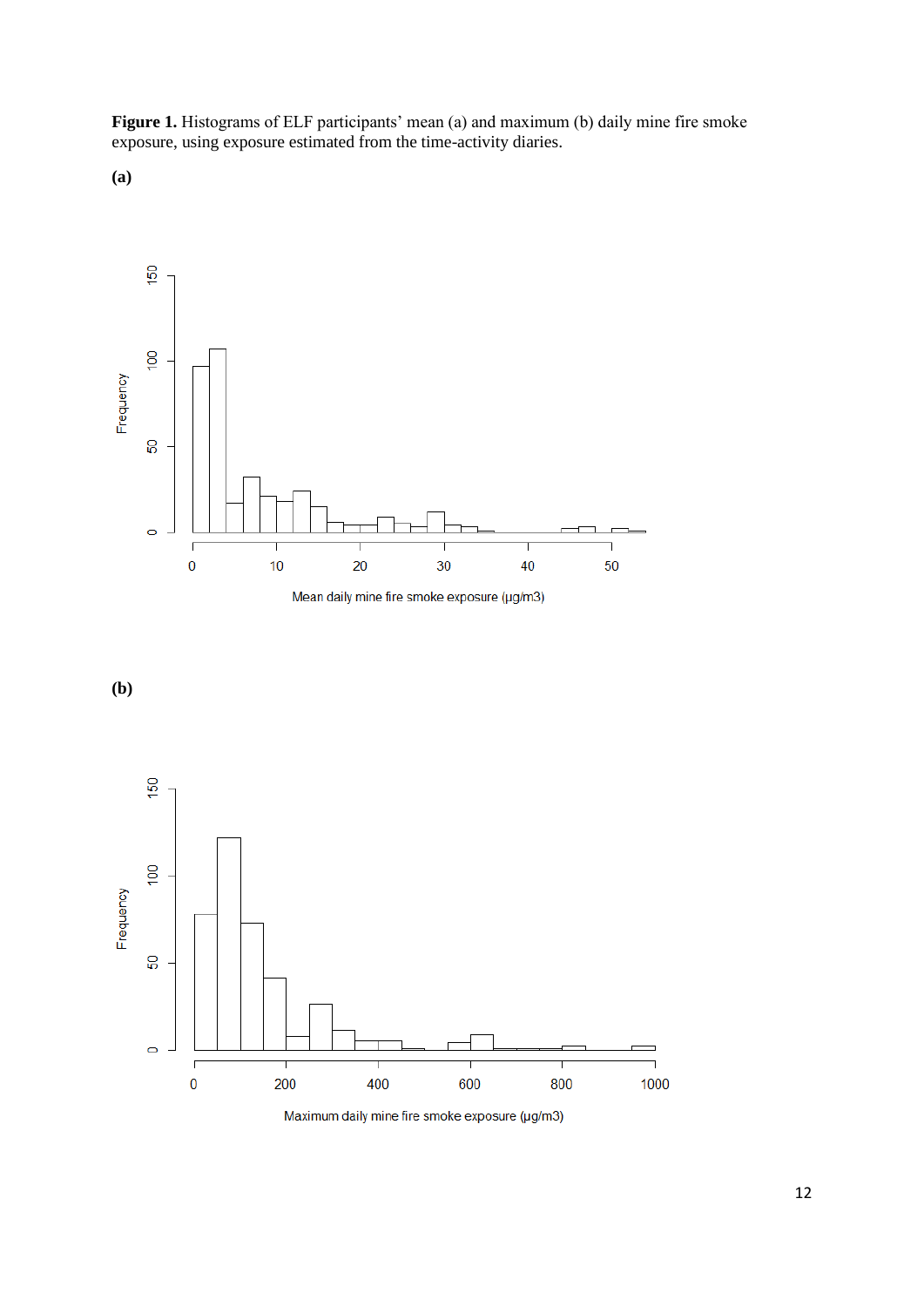<span id="page-12-0"></span>Figure 2. Mean (a) and maximum (b) exposure to PM<sub>2.5</sub> during the fire period by town of residence during the fire period, using exposure estimated from the time-activity diaries.











Town of residence during mine fire event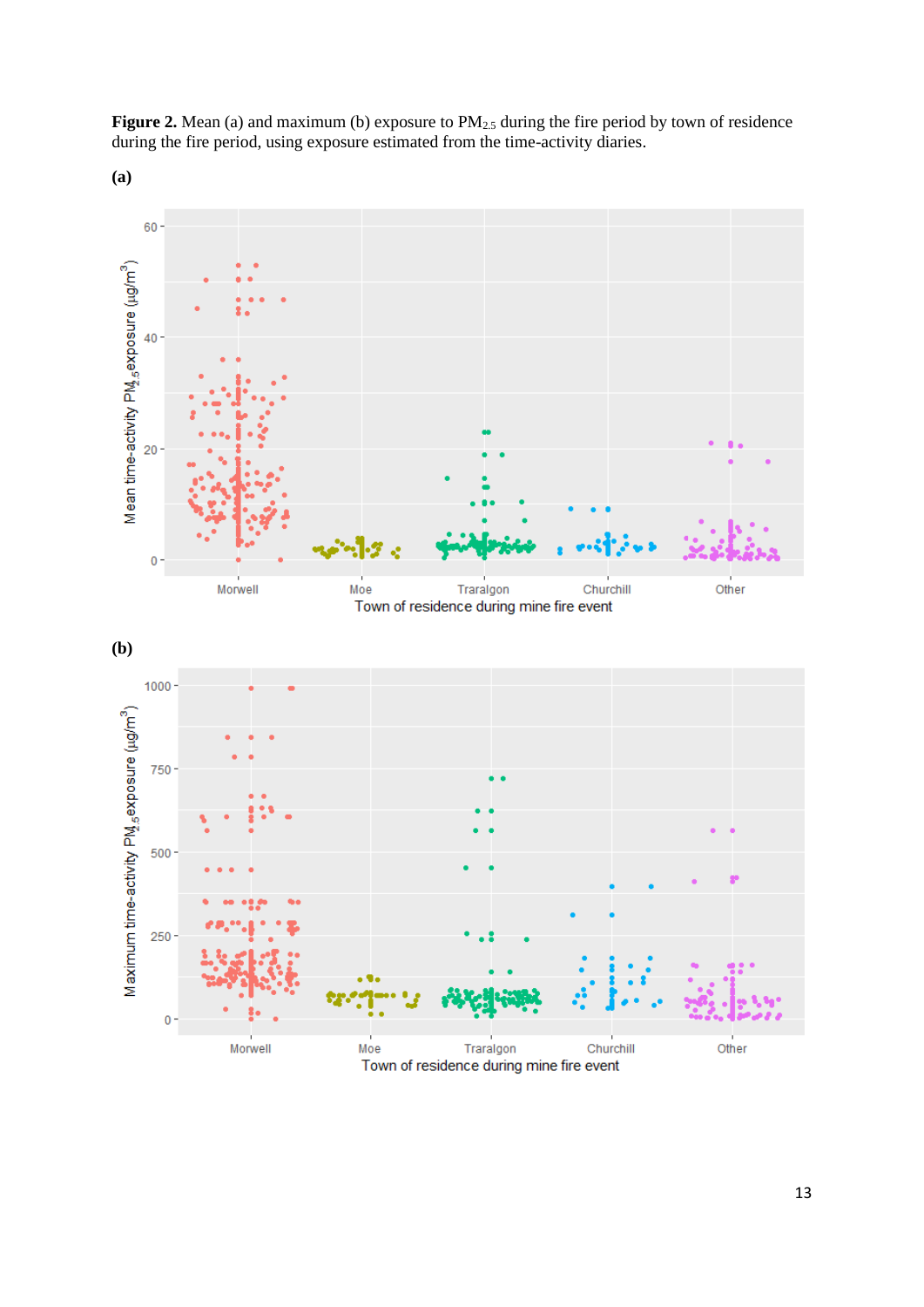### <span id="page-13-0"></span>3.1.2 Confidence of participants' recall about their movements during the fire, as reported in the time activity diaries.

Overall, 86% of the 399 participants who were exposed to the mine fire smoke answered that they were very confident (n=254) or confident (n = 90) in their responses. Less than 5% said that they were not sure (n=12) or not at all confident (n = 4).

Logistic regression results indicated that the confidence of the respondent was positively associated with a change in the mean exposure allocation ( $\beta = 0.45$ ,  $p = 0.09$ ), although the association was not statistically significant. There was no association between confidence and the size of changes in maximum PM<sub>2.5</sub> exposure ( $\beta$  = -0.06, p = 0.78).

<span id="page-13-1"></span>**Figure 3.** Mine fire smoke exposure derived using time activity locations versus home address locations. Points above the 45° line indicate that the individual exposures estimated from the time activity data were higher than at the home address. (a) mean and (b) maximum daily exposure estimates for each participant**.**



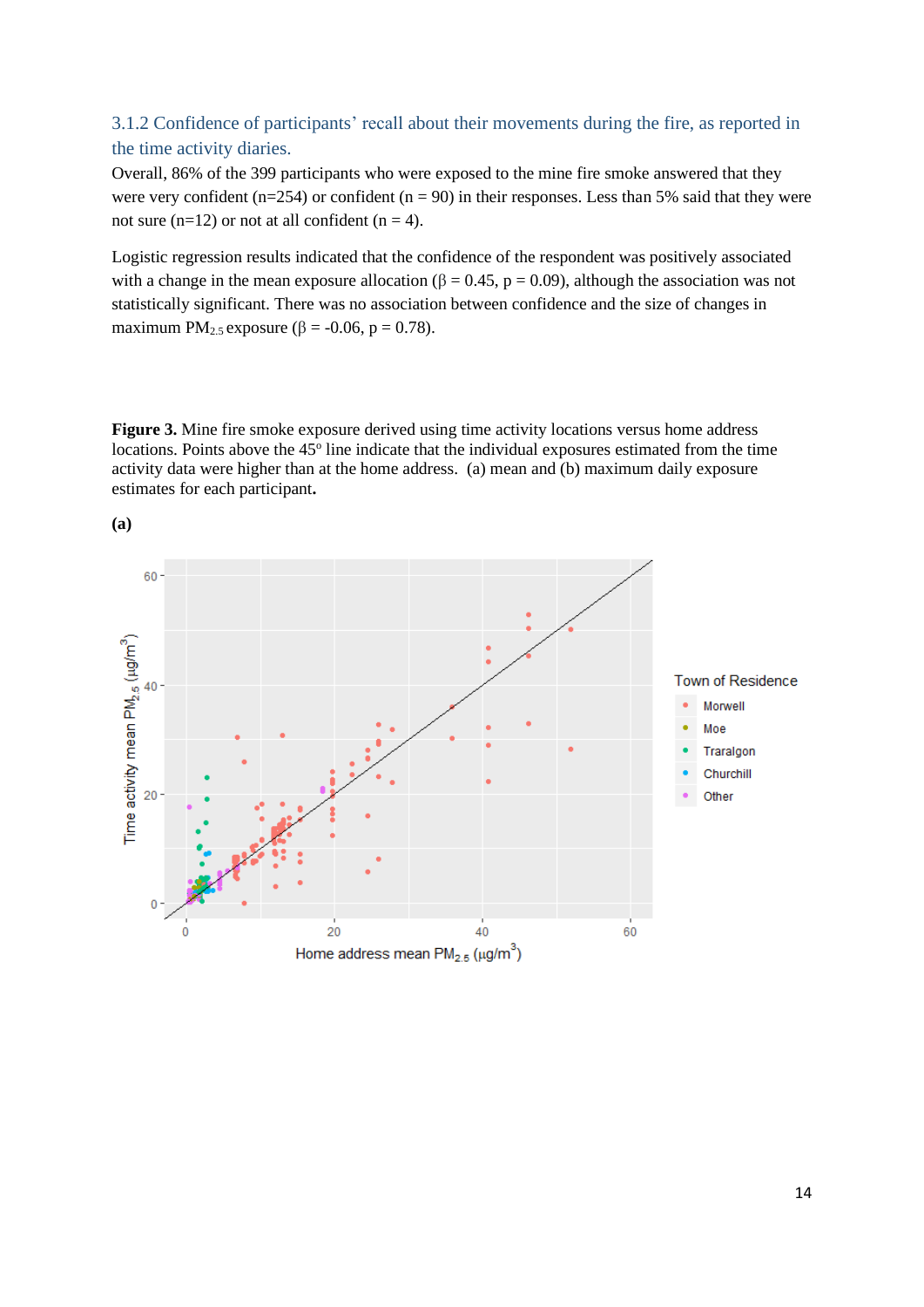

### <span id="page-14-0"></span>(2) Background air pollution in the Latrobe Valley

#### **Routine air quality monitoring data**

#### **PM2.5**

Long term background air quality in the Latrobe Valley has been described in detail elsewhere [38, 39]. The annual average  $PM_{2.5}$  measured at three Environment Protection Authority air monitoring stations during 2015, the year following the coal mine fire, were 7.7, 6.8, and 6.5  $\mu$ g/m<sup>3</sup> for Traralgon, eastern Morwell and southern Morwell [38]. These concentrations are very similar to PM<sub>2.5</sub> concentrations measured in the Victorian capital city of Melbourne which ranged between 6.2  $\mu$ g/m<sup>3</sup> to 7.6  $\mu$ g/m<sup>3</sup> at different air monitoring stations during 2015 [40] (Table 1).

#### **NO<sup>2</sup>**

In the Latrobe Valley the annual average of hourly  $NO<sub>2</sub>$  at the stations of Traralgon and eastern Morwell were 6.0 and 5.0 parts per billion (ppb). By comparison, the annual average of hourly  $NO<sub>2</sub>$  at the Melbourne stations of Alphington and Dandenong during 2015 of 10.0 ppb were almost double (Table 1). Both locations are well inside the national air quality standard for  $NO<sub>2</sub>$  of 30 ppb.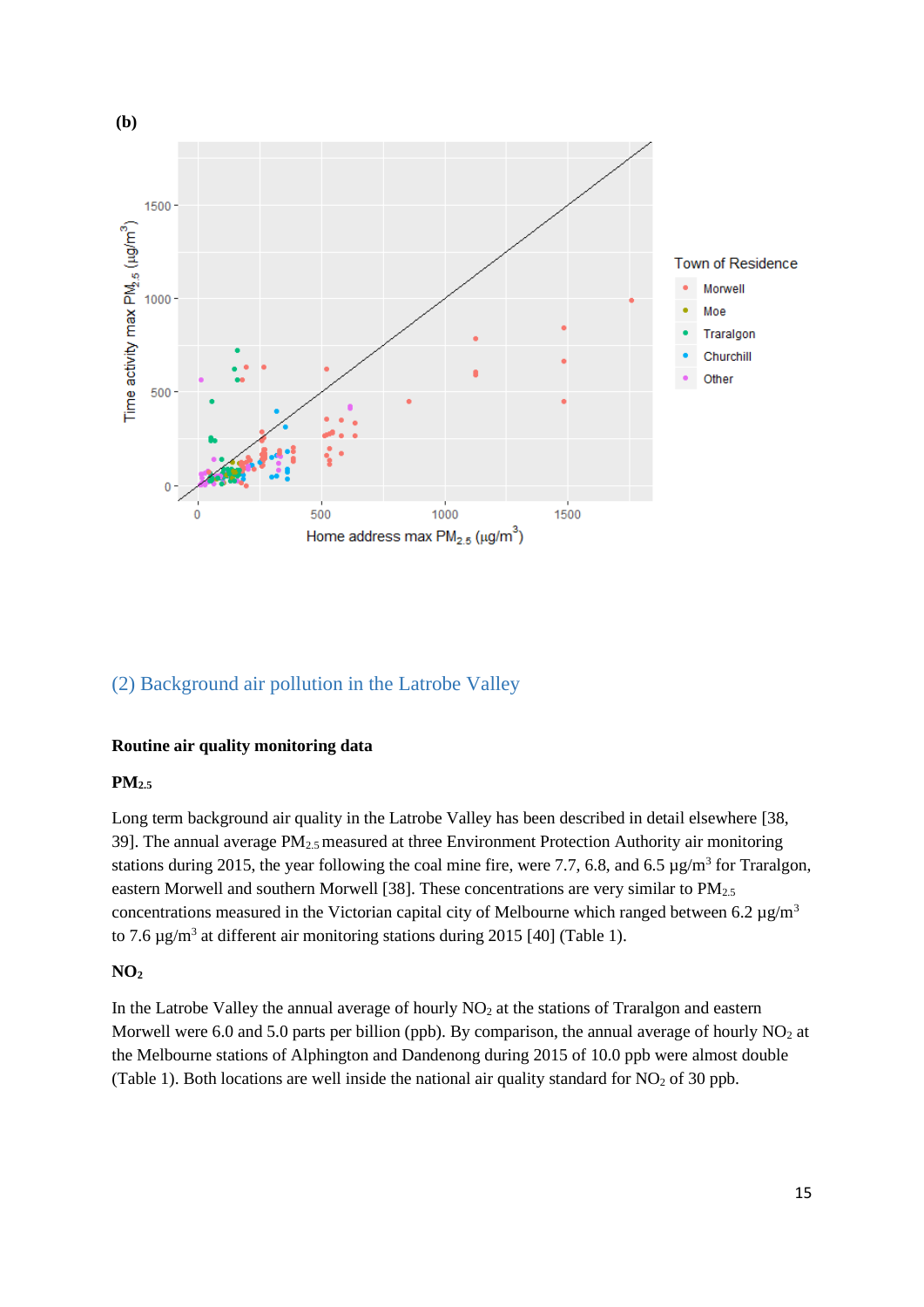|                                                      | Latrobe Valley |      | East Melbourne   West Melbourne |
|------------------------------------------------------|----------------|------|---------------------------------|
| Ambient $NO2$ (ppb)                                  |                | .0.0 |                                 |
| Ambient PM <sub>2.5</sub> ( $\mu$ g/m <sup>3</sup> ) |                |      | 6.9                             |

<span id="page-15-0"></span>**Table 1.** Average annual  $NO_2$  (ppb) and  $PM_{2.5}$  ( $\mu$ g/m<sup>3</sup>) in the Latrobe Valley, East Melbourne and West Melbourne, 2015, from EPA Victoria's air quality monitoring stations.

#### **Modelled air quality estimates**

Figure 4 shows the modelled mean annual NO<sub>2</sub> concentration at various locations in the Latrobe Valley in 2014. The highest modelled concentrations of NO<sub>2</sub> were in the vicinity of power stations and town centres.

<span id="page-15-1"></span>Figure 4. Modelled mean annual NO<sub>2</sub> concentration in the Latrobe Valley.



Latrobe Valley 2014 Modelled Mean Annual NO<sub>2</sub> Concentration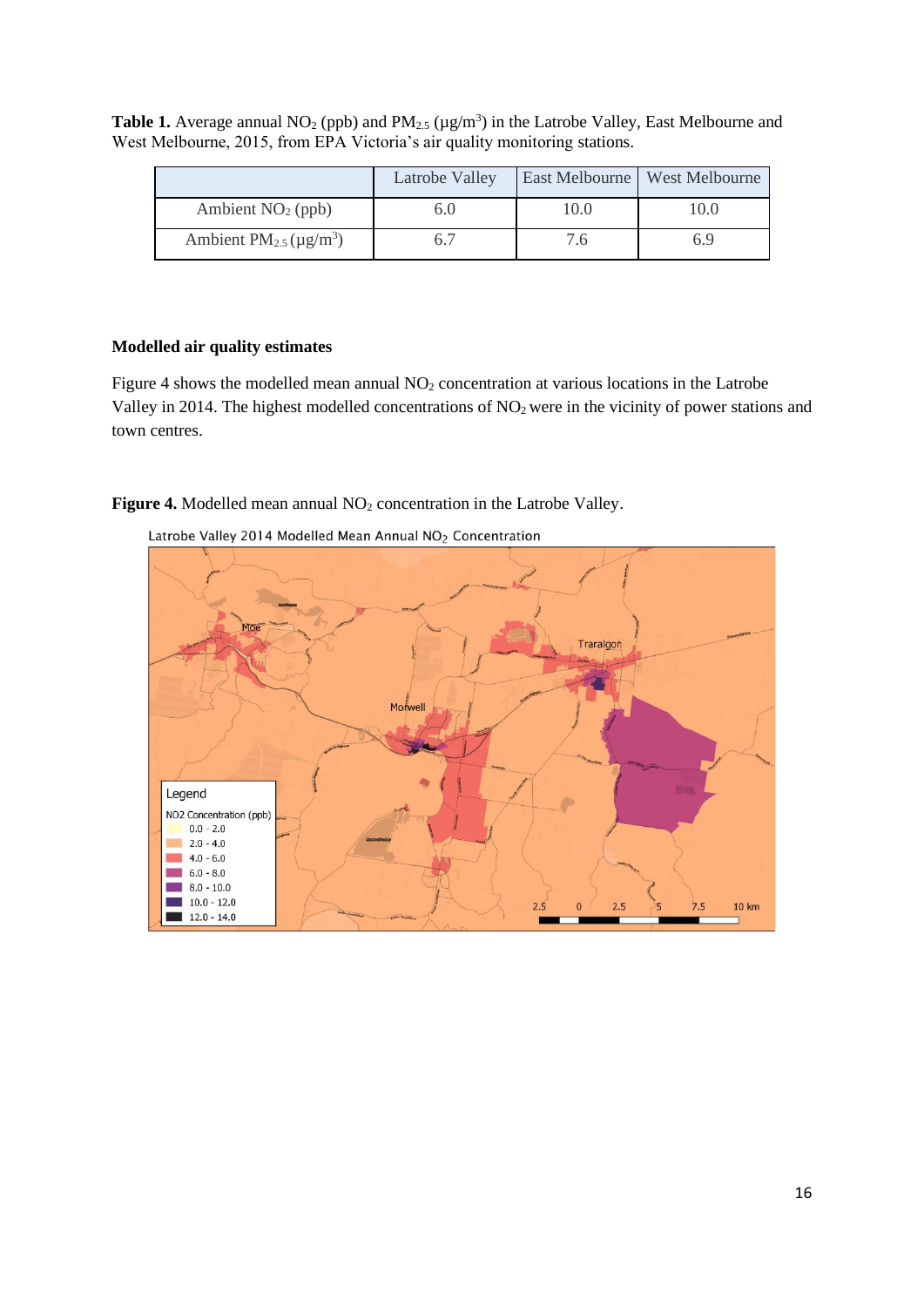### <span id="page-16-0"></span>(3) Exposure to sources of combustion-related air pollution inside participant's homes

Using data collected from the baseline survey administered to all ELF study participants we analysed the results to understand important sources of combustion-related air pollution sources within the participant homes.

#### <span id="page-16-1"></span>3.3.1 Exposure to Environmental Tobacco Smoke (ETS)

<span id="page-16-2"></span>**Table 2.** Number (%) of children exposed to mother's cigarette smoking in utero and/or an adult smoker living in their current house at the time of survey (any exposure vs none).

| <b>Exposed to ETS in</b> | Mother smoked during pregnancy |                |                       |                                  |
|--------------------------|--------------------------------|----------------|-----------------------|----------------------------------|
| current house            | N <sub>o</sub><br>$n$ (%)      | Yes<br>$n$ (%) | Don't know<br>$n$ (%) | <b>Total</b><br>$\mathbf{n}(\%)$ |
| N <sub>0</sub>           | 390 (86)                       | 21(21)         | 6(75)                 | 417 (74)                         |
| Yes                      | 66(14)                         | 81 (79)        | 2(25)                 | 149 (26)                         |
| <b>Total</b>             | 456 (100)                      | 102(100)       | 8 (100)               | 566 (100)                        |

Smoking by the child's mother during pregnancy was strongly correlated with presence of an adult smoker in the child's current house (any adult smoker, including the child's mother). Of the 558 ELF children for whom smoking exposure data was available, 102 children (18%) had a mother who smoked during pregnancy. Of these 102 children, 81 (79%) were living with a smoking adult at the time of the ELF survey. Of the 456 children whose mothers did not smoke during pregnancy, only 66 (14%) lived with a smoking adult at the time of the ELF survey. Overall, 147 children (26%) lived with a smoking adult at the time of the ELF survey, and 411 children (74% of all children) did not live with a smoking adult at the time of the ELF survey. Note that we do not have a measure of the length of time the child was exposed to tobacco smoke in early life, just the presence or absence of a smoker in their *current* house. Similarly, "mother smoked in pregnancy" encompasses any report of smoking in pregnancy (versus none).

Summary of children's exposure to environmental tobacco smoke:

- 15% (81/558) of all ELF children had both a smoking mother while *in utero* and a smoker in the current house.
- 12% (66/558) did not have a smoking mother while *in utero* but did have a smoker in the current house.
- 4% (21/558) had a smoking mother while *in utero* but did not have a smoker in the current house.
- 70% (390/558) had neither a smoking mother while *in utero* nor an adult smoker in their current house.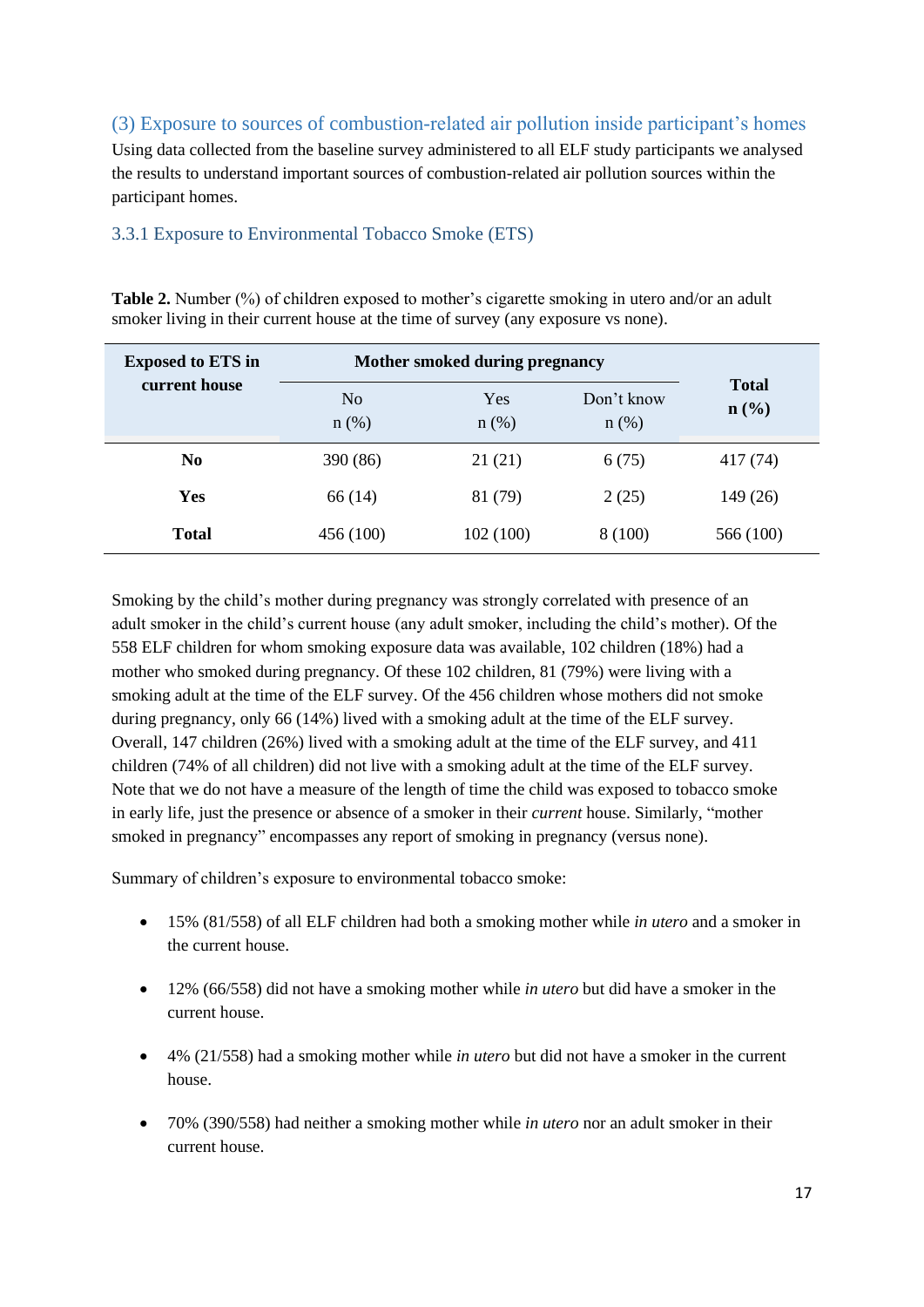Complete smoking data was collected for the primary carer, the second parent/caregiver and other adults in the child's current house(s), and for any adults smoking indoors or in cars in the child's previous houses, but not for the presence or absence of other smoking adults in houses prior to the current house.

#### <span id="page-17-0"></span>3.3.2 Exposure to other sources of indoor pollution

The heating types used in each house were chosen from six categories: electric, flued gas, un-flued gas, closed wood, open wood or 'other'. The 'other' heating type was described in text by the participant. Approximately 10% of heating types were marked as 'other'. On inspection, all of these were able to be included in one of the existing categories, and so were re-classified.

Exposure to gas inside the home was common, with more than a third of children exposed to un-flued gas heating in pregnancy and a similar proportion in early childhood (n=216 and n=199, respectively), and three quarters exposed to a gas stove top for cooking (n=440 and n=426 respectively). Open wood heating was rare  $(2\%, n=12 \text{ and } n=14)$ .

Nearly half of the children were exposed to incense, candles or mosquito coils ( $n=264$  and  $n=255$ ).

| <b>Housing characteristic</b>       | <b>Present in a house</b><br>during pregnancy | <b>Present in a house in</b><br>child's first year of life |
|-------------------------------------|-----------------------------------------------|------------------------------------------------------------|
|                                     | $n\left(\frac{0}{0}\right)$                   | $\mathbf{n}(\%)$                                           |
| <b>Gas heating with flue</b>        | 139 (25)                                      | 143(25)                                                    |
| <b>Gas heating without flue</b>     | 216 (38)                                      | 199(35)                                                    |
| <b>Closed wood heating</b>          | 93 (16)                                       | 90(16)                                                     |
| <b>Open wood heating</b>            | 12(2)                                         | 14(2)                                                      |
| <b>Gas stove top</b>                | 440 (78)                                      | 426 (75)                                                   |
| Incense, candles, or mosquito coils | 264 (47)                                      | 255(45)                                                    |
| <b>Garage connected to house</b>    | 121 (21)                                      | 122(22)                                                    |

<span id="page-17-1"></span>**Table 3.** Number (Percent) of children exposed to each source of combustion-related air pollution in utero and in their first year of life (any exposure vs none).

Note 1: 64/566 (11%) of children were aged between 6 months and one year at the time of survey. It is likely that a small proportion of these children moved to a new house after the survey was completed. Some may therefore be misclassified as 'not exposed' to a housing variable in their first year of life, when in fact they were later exposed.

Note 2: more than one heating type per house was possible. Also, as some families moved to a new house during pregnancy or the first year of a child's life, some children lived in two or more houses with different heating types. Therefore, the totals in these categories add up to more than 100%.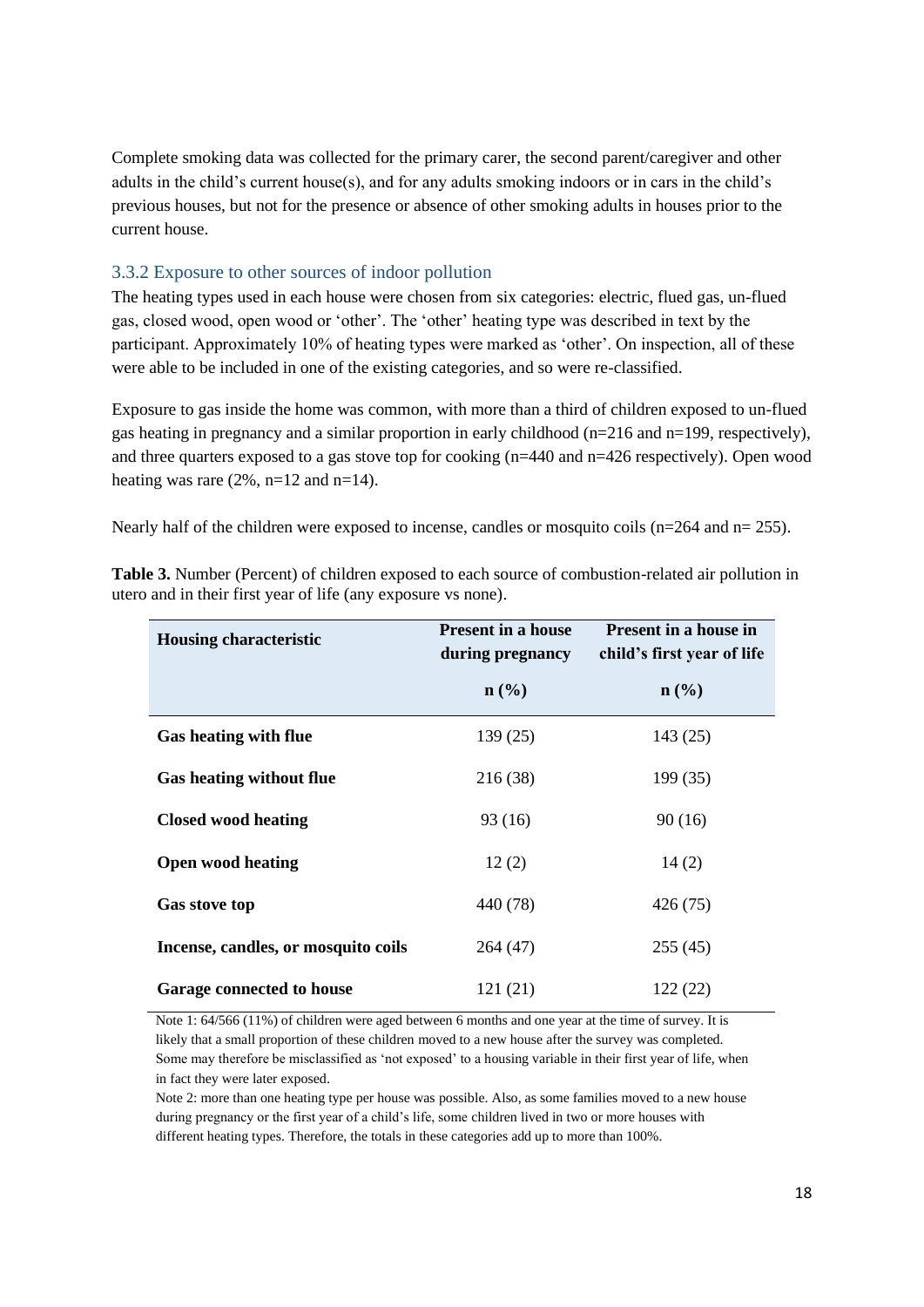### <span id="page-18-0"></span>(4) Housing characteristics that affect infiltration of outdoor air pollution

Data from the baseline survey were used to identify any known housing characteristics that affect how easily outdoor air pollution can move or accumulate indoors.

<span id="page-18-1"></span>**Table 4.** Age of house, main house building material, roof type and air conditioner use during the mine fire period, for the children in the in utero and postnatal mine fire exposure groups (n=399).

|                                        | Number $(\% )$ |
|----------------------------------------|----------------|
| <b>Year house was built</b>            |                |
| Before 1986                            | 205(51)        |
| 1986-2004                              | 62(16)         |
| <b>After 2004</b>                      | 60(15)         |
| Unknown                                | 72 (18)        |
| <b>Building material of fire house</b> |                |
| <b>Brick/concrete</b>                  | 209 (52)       |
| Wood                                   | 124 (31)       |
| <b>Other</b>                           | 14(4)          |
| Unknown                                | 52 (14)        |
|                                        |                |
| Roof type of fire house                |                |
| <b>Tile</b>                            | 197 (49)       |
| <b>Iron</b> (Tin)                      | 151 (38)       |
| Other                                  | 3(1)           |
| Unknown                                | 48 (12)        |
|                                        |                |
| Air conditioner use during fire        |                |
| <b>None</b>                            | 100(18)        |
| <b>Rare/Occasional</b>                 | 123 (31)       |
| <b>Regular/Daily</b>                   | 118 (30)       |
| <b>Unknown</b>                         | 58 (15)        |
|                                        |                |

Half (51%, n= 205) of the houses lived in by ELF families during the fire period were built before 1986. One-sixth (16%,  $n = 62$ ) were built between 1986 and 2004, and 15% ( $n = 60$ ) were built after 2004. Nearly one-fifth (18%,  $n = 72$ ) of respondents did not know when their house was built. The most common house building material was brick, with 52% ( $n = 209$ ) of ELF children or their pregnant mothers living in a brick house during the fire period (Table 4). The second most common building material was wood (31%,  $n = 124$ ). Tile roofs were slightly more common than iron (tin) roofs (49% vs 38%). Around three-quarters of children's homes in pregnancy and early childhood had air conditioners (n=433 and n=431 respectively), but many of these were not used, or were used only rarely. Less than one third (30%, n=118) of the ELF participants reported using air conditioners either regularly or daily during the fire period.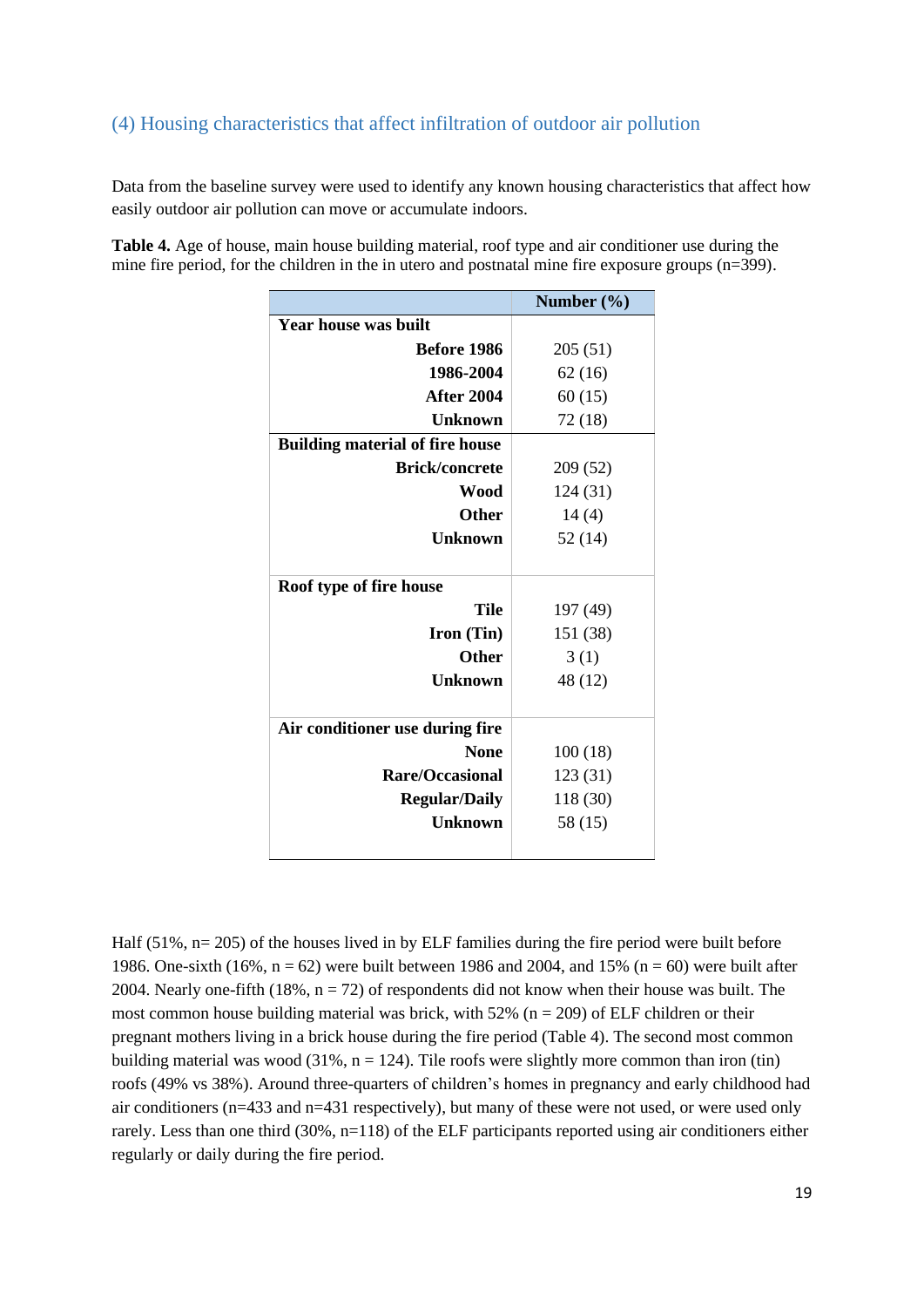# <span id="page-19-0"></span>**4. Discussion**

### <span id="page-19-1"></span>(1) Mine fire pollution exposure estimates and the influence of reported travel during the fire period

There was a large gradient of exposure to smoke from the mine fire within the cohort, with town of residence and individual movements during the fire period influencing exposures. The use of residential address to assign exposure is a commonly cited limitation of many epidemiological studies on the health effects of air pollution [41-43]. Our results confirm previous findings that people's individual daily activities can influence their personal exposure [6-8].

While the time activity exposure estimates were likely to be more accurate than those based on residential address, they did not result in substantially different estimates in the overall group but did highlight major differences for some individuals. For example, some participants who lived in less affected parts of the Latrobe Valley experienced substantially increased exposure through daily commuting to more smoke-impacted areas such as Morwell. Similarly, many were able to reduce their maximum exposure by moving away from severe smoke, however this did not substantially influence their mean exposure throughout the entire mine fire period.

A challenge with assigning exposures based on individual recall of locations over an extended period is gauging the accuracy of the individual's recall. This was considered in advance of developing the baseline questionnaire, and to attempt to place recall into context, participants were asked about how confident they were with their response. Previous studies have found that better recall was associated with higher confidence [44, 45]. Most participants in the ELF study were confident in their recall of their movements during the fire period, suggesting that the diaries accurately reflected their day-today locations.

*Research implications* - Exposure misclassification is less likely when using a method that takes individual daily movements into account, rather than relying on exposures estimated at the participant's residential address.

*Health implications* – We found that some people's smoke exposure was higher due to their daily activities than it would have been if they had stayed at their place of residence. This is likely to have health consequences for people at higher risk - e.g. pregnant women- who lived elsewhere but were employed in Morwell.

*Policy implications* - Individuals who are considered to be at risk from air pollution exposures should not be deployed to locations where air quality is poor, or they should be given leave during such incidents.

### <span id="page-19-2"></span>(2) Background air pollution in the Latrobe Valley

To understand the context of exposure to the mine fire emissions we described existing data on background air pollution in the Latrobe Valley and compared this with that of Melbourne. Available EPA air quality data from the three monitoring stations in the Latrobe Valley demonstrate that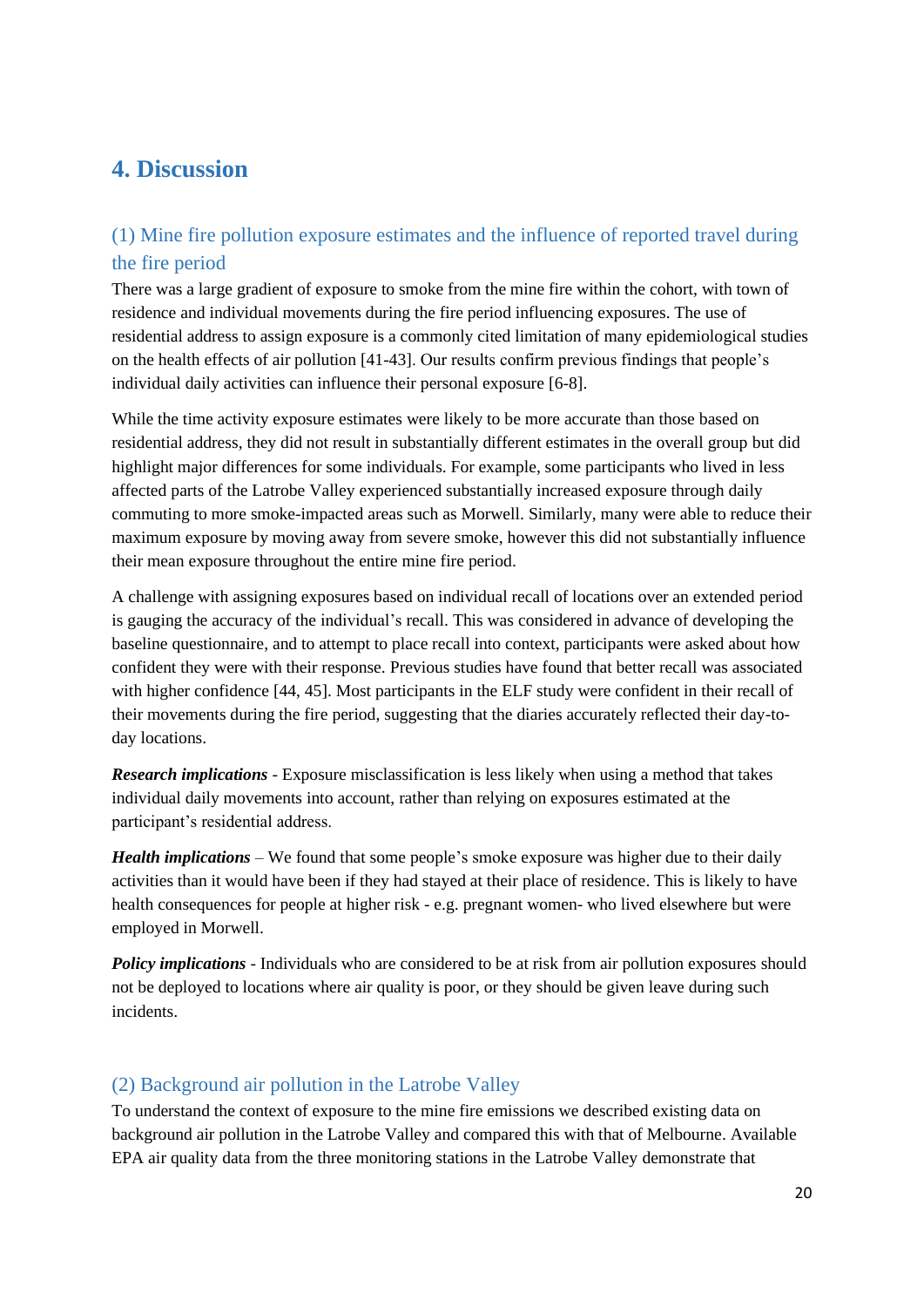ambient  $PM_{2.5}$  and  $NO_2$  levels in the Latrobe Valley were comparable with other rural areas throughout Victoria, and that was notably lower than the levels recorded in large urban areas such as Melbourne [39]. Typical ambient  $PM_{2.5}$  and  $NO_2$  levels were well within Australian standards for ambient air quality [32]. As previous research has demonstrated, chronic exposure to air pollution can had greater adverse health impacts than short term exposure to similar concentrations [46]. It is therefore important to understand and adjust for these on-going exposures for the ELF study participants.

The LUR modelled data in Figure 4 highlighted the different spatial patterns of air pollutants in the towns compared with the mine fire emissions. As has been found in many other LUR studies, road traffic emissions and local industries typically contribute to reductions in air quality in urban locations [47-49]. By incorporating air quality data from all sources, it is now possible to separate the effects on children's health resulting from the mine fire emissions from those resulting from other sources.

*Research implications* – It is unlikely that the typical regional air pollution found in the Latrobe Valley is a confounder of the effect of the mine fire smoke on health, as the spatial distributions of background sources were different to that of the mine fire emissions. But, given the known impacts on health from urban air pollutants it is important to consider the potential influence of background air pollution.

*Health implications* – Given the relatively low concentrations of air pollution usually present in the Latrobe Valley, intermittent extreme exposures from events such as bushfires could be the more important risk to health associated with reduced air quality. Nevertheless, exposure to traffic related air pollutants, especially those from heavy vehicles, has been associated with adverse respiratory health outcomes. Holguin et al [50] reported that among 95 children with physician-diagnosed asthma, an interquartile increase in road length within a 200 m "home buffer" was associated with a 17% (95% CI: 2 to 40),  $P = 0.09$  increase in exhaled nitric oxide but not with respiratory symptoms. A case–control study reported a proximity-related increased risk of wheezing in children living within 90 meters of major roadways (motorway or class A or B road) travelled by 10,000 to 100,000 vehicles daily [5]. These are important associations with known sources of air pollutants that need to be accounted for when considering the specific health outcomes associated with the mine fire emissions.

*Policy implications* – the evidence supporting no threshold of effect for air pollutants and health is increasingly being reported. As such, all efforts to reduce children, and vulnerable populations, from exposures to poor air quality are needed.

#### <span id="page-20-0"></span>(3) Exposure to sources of combustion-related air pollution inside participant's homes

The majority of children enrolled in the ELF study had some form of combustion-related exposure within their homes. Understanding and accounting for this exposure when assessing health outcomes is needed so that we can separate exposures at home from exposures related to the mine fire emissions.

Thirty percent of ELF children were exposed to environmental tobacco smoke, either *in utero* or in early childhood or both. This is consistent with previous research showing that in 2013, 33% of all Australian households contained at least one adult smoker [51]. Smoking in Australia is more prevalent in rural households and in those experiencing greater socioeconomic disadvantage [52]. The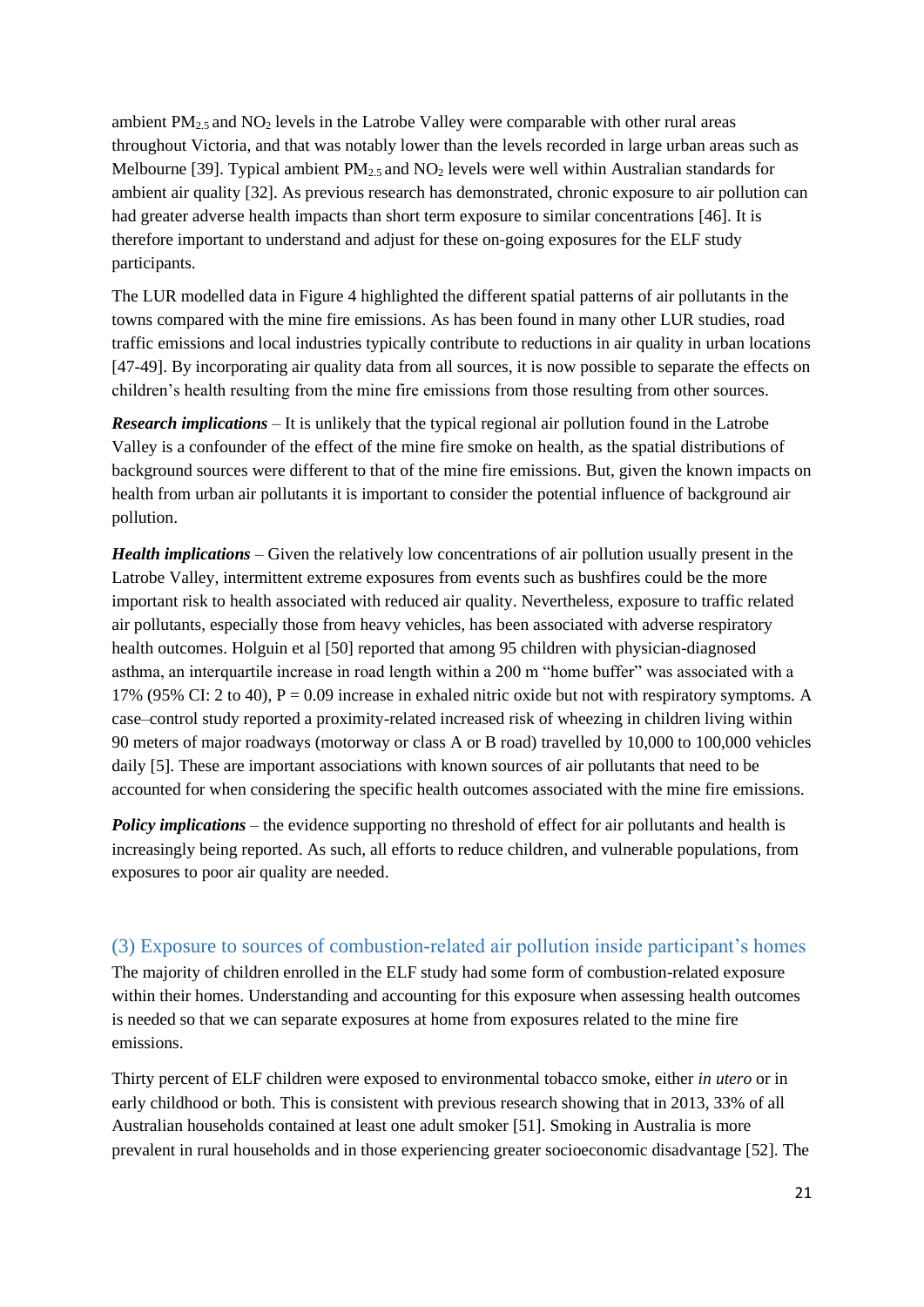proportion of Australian households with children who live with a smoker has decreased substantially in recent decades across all socioeconomic groups, although households in the lowest socioeconomic quintile are still most likely to contain an adult who smokes, with 50% of these families reporting at least one adult smoker in 2010 [52]. Smoking increases indoor PM<sub>2.5</sub> levels and the risk of respiratory illness for both the smoker and those exposed to environmental tobacco smoke, even when the smoker does not smoke indoors [19, 20]. Numerous studies have demonstrated the damaging effect of environmental tobacco smoke on children's respiratory and general health [53]. Because of its strong effect on health outcomes, environmental tobacco smoke is an important variable to adjust for when analysing for the effects of mine fire smoke exposure on the health of the ELF children.

A substantial proportion of ELF children's houses *in utero* and in early childhood had un-flued gas heating (35 and 38%, respectively) and/or gas cooktops (75 and 78%). Almost half of the children were exposed to incense, candles or mosquito coils *in utero* or in early life (45% and 47%, respectively). These exposures potentially increase the risk of respiratory symptoms and impaired lung development in children, especially for those with asthma. Australian data from Knibbs et al [54] showed that 38.2% of homes have natural gas as the main energy source for cooktop stoves, however this increased to 67% in Victoria, which was close to our findings. The authors calculated that exposure to gas cooking was related to a population attributable fraction estimate for childhood asthma of 12.3% (95% CI, 8.9-15.8%).

*Research implications* – Given that there are limited known impacts on health from indoor combustion-related sources of air pollutants it is important to consider any potential correlation and confounding by these other sources of air pollution.

*Health implications* – There are limited studies that have been able to separate out exposures to indoor combustion-related air pollutants and childhood asthma and reductions in respiratory health [21, 22, 23]. Those that have separated out exposures from indoor sources compared to outdoor sources suggest that it could be an important exposure route as children grow and develop [54].

<span id="page-21-0"></span>*Policy implications* – Given the evidence supporting a no threshold effect for air pollutants and health, all efforts to reduce exposures to any sources of air pollution is recommended. Education and support for families, especially those who have or are expecting young children, about indoor sources, especially second-hand tobacco smoke and un-flued gas, should continue to be a high priority.

# (4) Housing characteristics that affect infiltration and accumulation of outdoor air pollution

Internationally, there has been research conducted to understand which factors related to residences' building characteristics result in greater indoor concentrations of outdoor-related air pollutants [14, 24, 25]. This information was used by the ELF team to address and understand any potential differences in exposures during the mine fire.

Air conditioning was used at least occasionally in summer in 75% of ELF children's homes and was used during the mine fire at least some of the time in almost half the children's homes. This may have helped filter particulate matter from the air, potentially reducing mine fire smoke exposure for some participants. This is a typical recommendation made by regulatory agencies during smoke episodes [55].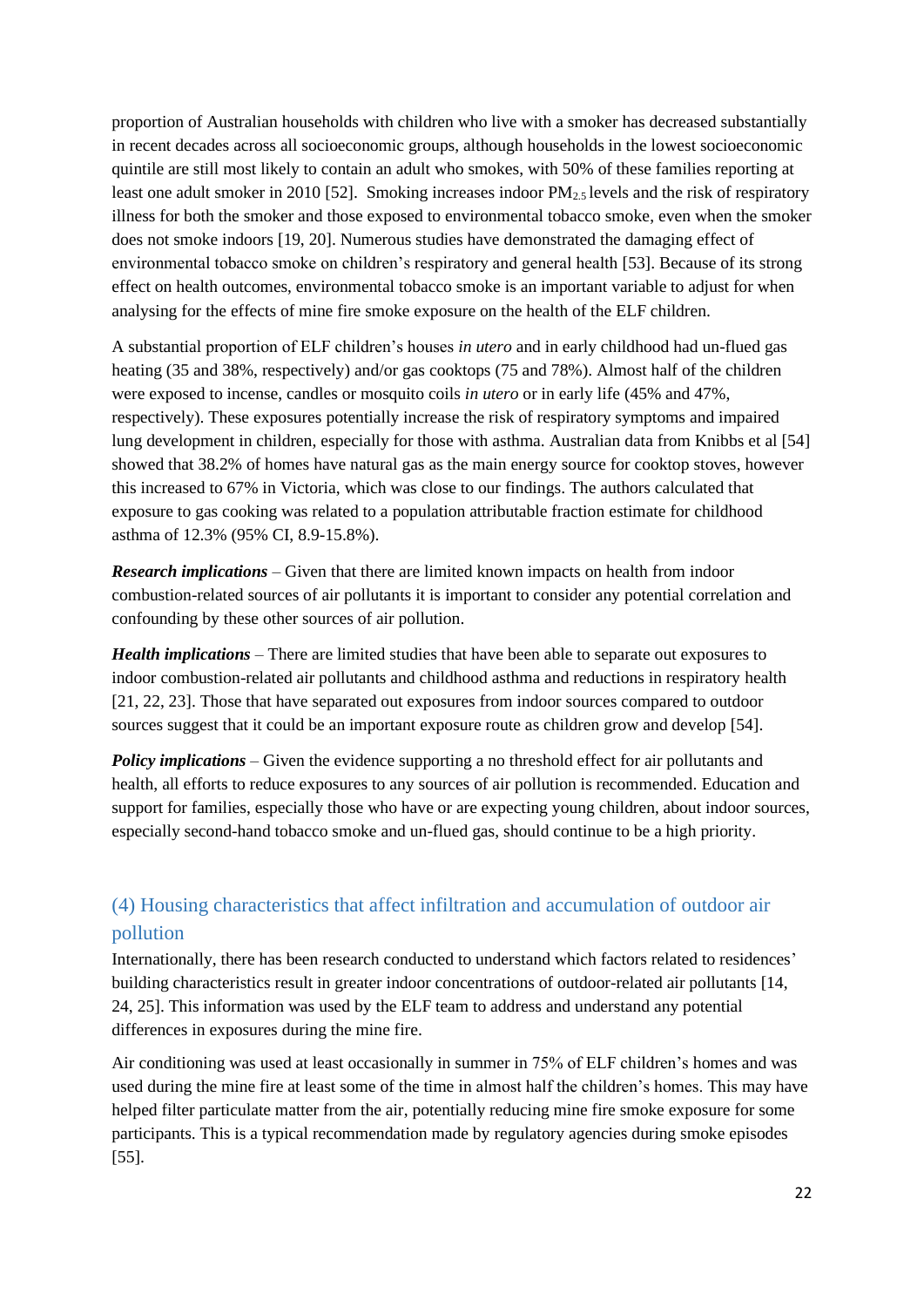Building materials, age of the home, air conditioning use and heating type can all impact pollution infiltration rates [14]. In a study of homes in Halifax, Canada a range of infiltration predictors were identified and included home age, income, presence of an air exchanger, use of a premium filter on the furnace, and the absolute temperature difference between indoors and outdoors. With homes that were built prior to 1945 having the highest infiltration rates [14].

*Research implications* – In locations with a mix of housing types, housing ages and building characteristics it may be that personal and indoor exposures to outdoor pollutants from a single source may be variable as a result of different infiltration rates. Investigation of home filtration through air conditioning units or portable air filters to reduce personal exposure to air pollution is warranted.

*Health implications* – While there is evidence about home heating, insulation and health outcomes, there is insufficient evidence to comment on the impact of leaky homes, air quality and health.

*Policy implications* – During periods of extreme air pollution it may be that homes with high infiltration rates are not suitable safe havens to protect individuals from exposure. Simple home-based interventions using air filters could be useful for health protection, but more research is needed.

# <span id="page-22-0"></span>**5. Conclusion**

In summary, children in the ELF study, or their pregnant mothers, were exposed to varying amounts of smoke from the Hazelwood mine fire. Those living in Morwell and other locations close to the mine fire were exposed to greater concentrations of smoke than those living further from the fire. Many residents moved temporarily away from their homes on some days to avoid the worst of the smoke. However, a small number of ELF children, or their pregnant mothers, were exposed to greater concentrations of smoke during their daily activities than they would have been at their home address, most likely because of work or childcare requirements.

Typical background air pollution concentrations for the area demonstrate that the Latrobe Valley generally has good air quality in comparison to Melbourne and the rest of Victoria.

A third of the ELF children had a tobacco-smoking mother and/or lived with a tobacco smoker, either while *in utero* or during early childhood or both, and a large proportion of the ELF children were exposed to un-flued gas heating, gas cooking, and/or other sources of indoor pollution.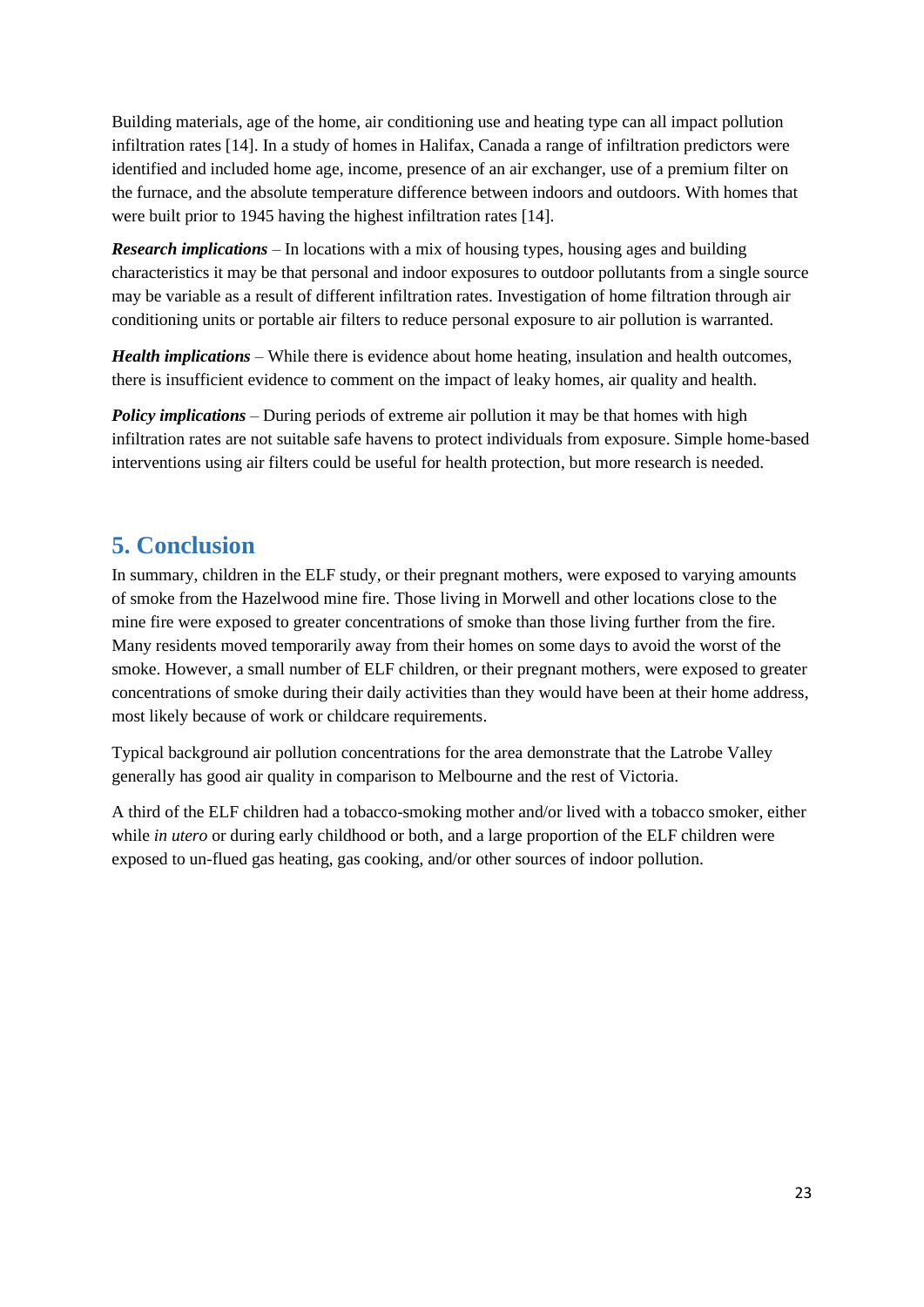# <span id="page-23-0"></span>**6. References**

- 1. Melody, S., et al., *The Latrobe Early Life Follow-up (ELF) Cohort Study Volume 4- An extended analysis of possible associations between mine fire emissions and perinatal outcomes*. 2019, Hazelwood Health Study.
- 2. Zhao, B., et al., *The Latrobe Early Life Follow-up (ELF) Cohort Study Volume 3- Investigation of possible associations between coal mine fire emissions and vascular outcomes in the ELF cohort three years after the fire.* 2018, Hazelwood Health Study.
- 3. Melody, S., et al., *The Latrobe early life follow-up (ELF) cohort study volume 1: description of the cohort and preliminary assessment of possible associations between mine fire emissions and parent-reported perinatal outcomes.* 2017, Hazelwood Health Study.
- 4. Shao, J., et al., *The Latrobe Early Life Follow-up (ELF) Cohort Study Volume 2 Investigation of possible associations between exposure to mine fire emissions and indicators of lung function measured three years after the fire*. 2018 Hazelwood Health Study.
- 5. Dales, R., et al., *The influence of neighborhood roadways on respiratory symptoms among elementary schoolchildren.* Journal of occupational and environmental medicine, 2009. **51**(6): p. 654-660.
- 6. Shafran-Nathan, R., I. Levy, and D.M. Broday, *Exposure estimation errors to nitrogen oxides on a population scale due to daytime activity away from home.* Science of the Total Environment, 2017. **580**: p. 1401-1409.
- 7. Steinle, S., S. Reis, and C.E. Sabel, *Quantifying human exposure to air pollution—Moving from static monitoring to spatio-temporally resolved personal exposure assessment.* Science of the Total Environment, 2013. **443**: p. 184-193.
- 8. Van Ryswyk, K., et al., *Impact of microenvironments and personal activities on personal PM 2.5 exposures among asthmatic children.* Journal of Exposure Science and Environmental Epidemiology, 2014. **24**(3): p. 260.
- 9. Setton, E., et al., *The impact of daily mobility on exposure to traffic-related air pollution and health effect estimates.* Journal of Exposure Science and Environmental Epidemiology, 2011. **21**(1): p. 42.
- 10. Schwab, M., A. McDermott, and J.D. Spengler, *Using longitudinal data to understand children's activity patterns in an exposure context: data from the Kanawha County Health Study.* Environment International, 1992. **18**(2): p. 173-189.
- 11. Stieb, D.M., et al., *Ambient air pollution, birth weight and preterm birth: a systematic review and meta-analysis.* Environmental research, 2012. **117**: p. 100-111.
- 12. Kim, J.J., *Ambient air pollution: health hazards to children.* Pediatrics, 2004. **114**(6): p. 1699- 1707.
- 13. Salvi, S., *Health effects of ambient air pollution in children.* Paediatric respiratory reviews, 2007. **8**(4): p. 275-280.
- 14. Lacasana, M., A. Esplugues, and F. Ballester, *Exposure to ambient air pollution and prenatal and early childhood health effects.* European journal of epidemiology, 2005. **20**(2): p. 183- 199.
- 15. Gauderman, W.J., et al., *The effect of air pollution on lung development from 10 to 18 years of age.* New England Journal of Medicine, 2004. **351**(11): p. 1057-1067.
- 16. Li, S., et al., *Panel studies of air pollution on children's lung function and respiratory symptoms: a literature review.* Journal of Asthma, 2012. **49**(9): p. 895-910.
- 17. Knibbs, L.D., et al., *A national satellite-based land-use regression model for air pollution exposure assessment in Australia.* Environmental research, 2014. **135**: p. 204-211.
- 18. Macneill, M., et al., *Quantifying the contribution of ambient and indoor*‐*generated fine particles to indoor air in residential environments.* Indoor Air, 2014. **24**(4): p. 362-375.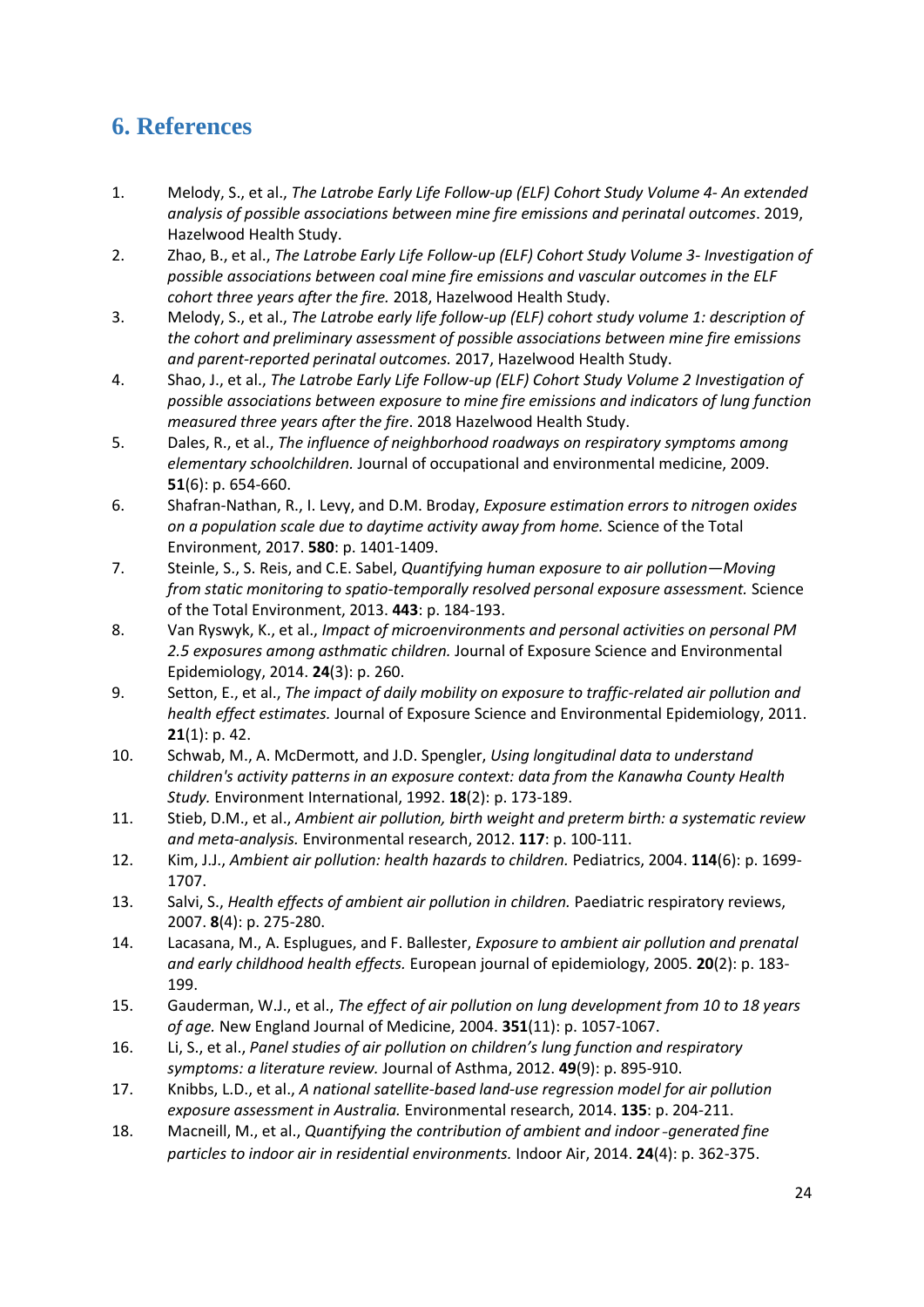- 19. Héroux, M.-E., et al., *Predictors of indoor air concentrations in smoking and non-smoking residences.* International journal of environmental research and public health, 2010. **7**(8): p. 3080-3099.
- 20. Dales, R., et al., *Quality of indoor residential air and health.* Cmaj, 2008. **179**(2): p. 147-152.
- 21. Matz, C.J., et al., *Effects of age, season, gender and urban-rural status on time-activity: Canadian Human Activity Pattern Survey 2 (CHAPS 2).* International journal of environmental research and public health, 2014. **11**(2): p. 2108-2124.
- 22. Molloy, S., et al., *Indoor air quality in typical temperate zone Australian dwellings.* Atmospheric environment, 2012. **54**: p. 400-407.
- 23. DiFranza, J.R., C.A. Aligne, and M. Weitzman, *Prenatal and postnatal environmental tobacco smoke exposure and children's health.* Pediatrics, 2004. **113**(Supplement 3): p. 1007-1015.
- 24. Mannino, D.M., et al., *Health effects related to environmental tobacco smoke exposure in children in the United States: data from the Third National Health and Nutrition Examination Survey.* Archives of pediatrics & adolescent medicine, 2001. **155**(1): p. 36-41.
- 25. Belanger, K., et al., *Association of indoor nitrogen dioxide exposure with respiratory symptoms in children with asthma.* American journal of respiratory and critical care medicine, 2006. **173**(3): p. 297-303.
- 26. Lin, W., B. Brunekreef, and U. Gehring, *Meta-analysis of the effects of indoor nitrogen dioxide and gas cooking on asthma and wheeze in children.* International Journal of Epidemiology, 2013. **42**(6): p. 1724-1737.
- 27. Howden-Chapman, P., et al., *Effects of improved home heating on asthma in community dwelling children: randomised controlled trial.* BMJ, 2008. **337**: p. a1411.
- 28. MacNeill, M., et al., *Factors influencing variability in the infiltration of PM2. 5 mass and its components.* Atmospheric Environment, 2012. **61**: p. 518-532.
- 29. Allen, R.W., et al., *Modeling the residential infiltration of outdoor PM2. 5 in the Multi-Ethnic Study of Atherosclerosis and Air Pollution (MESA Air).* Environmental health perspectives, 2012. **120**(6): p. 824-830.
- 30. Lachenmyer, C., *Urban measurements of outdoor-indoor PM2. 5 concentrations and personal exposure in the deep south. Part I. Pilot study of mass concentrations for nonsmoking subjects.* Aerosol science & technology, 2000. **32**(1): p. 34-51.
- 31. Bell, M.L., et al., *Adverse health effects of particulate air pollution: modification by air conditioning.* Epidemiology (Cambridge, Mass.), 2009. **20**(5): p. 682.
- 32. Melody, S.M., et al., *Cohort Profile: The Hazelwood Health Study Latrobe Early Life Follow-Up (ELF) Study.* International Journal of Epidemiology, 2020.
- 33. Emmerson, K., et al., *Air quality modelling of smoke exposure from the Hazelwood mine fire*. 2016 Dec, CSIRO Australia.
- 34. Luhar, A.K., et al., *Modelling smoke distribution in the vicinity of a large and prolonged fire from an open-cut coal mine.* Atmospheric Environment, 2020: p. 117471.
- 35. Knibbs, L.D., et al., *Long-term nitrogen dioxide exposure assessment using backextrapolation of satellite-based land-use regression models for Australia.* Environmental research, 2018. **163**: p. 16-25.
- 36. Knibbs, L.D., et al., *Satellite-based land-use regression for continental-scale long-term ambient PM2. 5 exposure assessment in Australia.* Environmental science & technology, 2018. **52**(21): p. 12445-12455.
- 37. R Core team, *R: A Language and Environment for Statistical Computing*. 2017, R Foundation for Statistical Computing: Vienna, Austria.
- 38. EPA\_Victoria, *Hazelwood recovery Program air quality assessment- Morwell and surrounds February 2014- May 2015*. 2015, EPA 200 Victoria Street, Carlton, 3053. p. 27.
- 39. Voigt, T., M. Bailey, and M. Abramson, *Air pollution in the Latrobe Valley and its impact upon respiratory morbidity.* Australian and New Zealand journal of public health, 1998. **22**(5): p. 556-561.